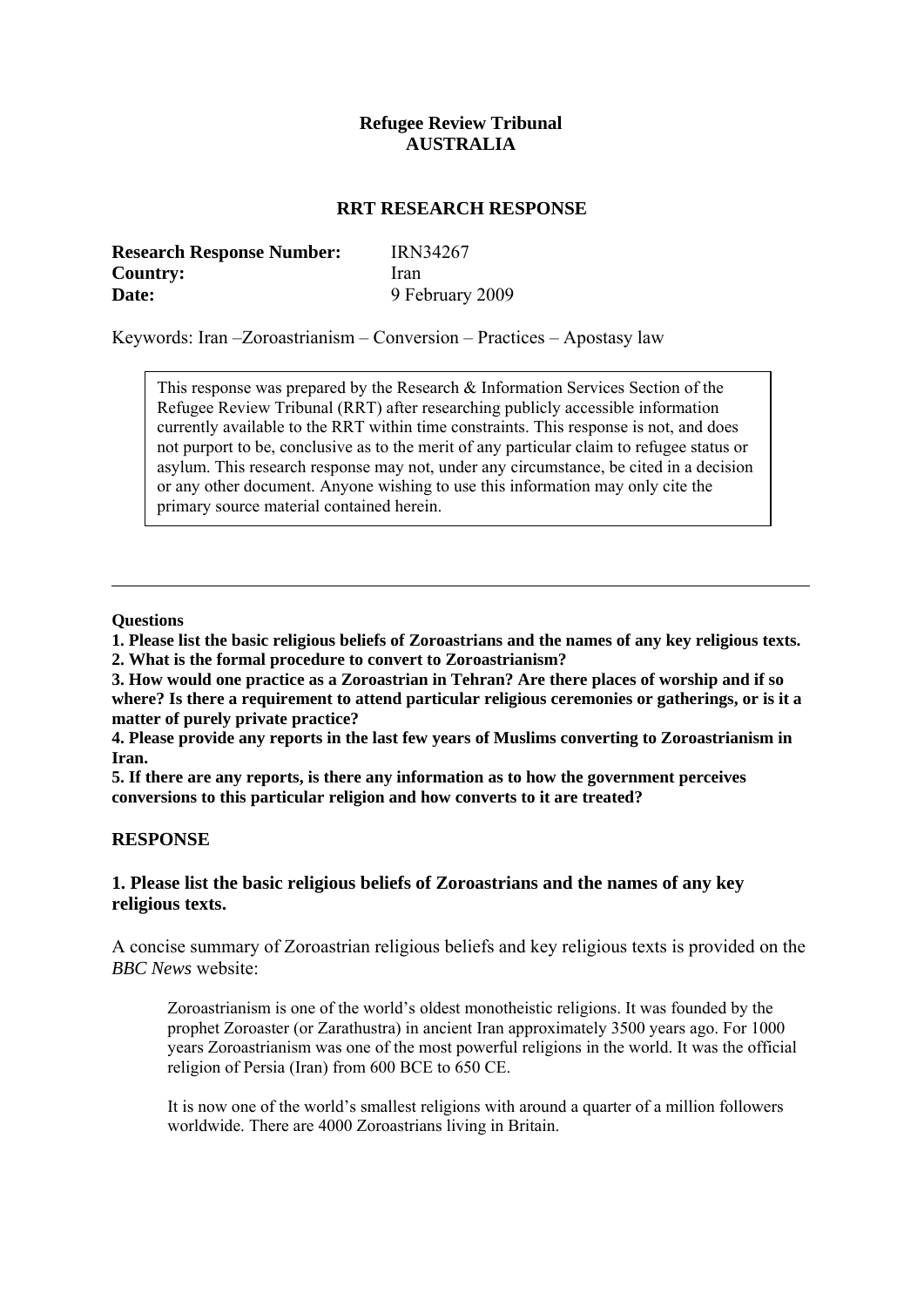- Zoroastrians believe there is one God called Ahura Mazda (Wise Lord) and He created the world.
- Zoroastrians are not fire-worshippers, as some Westerners wrongly believe.
- Zoroastrians believe that the elements are pure and that fire represents God's light or wisdom.
- Ahura Mazda revealed the truth through the prophet, Zoroaster.
- Zoroastrians traditionally pray several times a day.
- Zoroastrians worship communally in a Fire Temple or Agiary.
- The Zoroastrian book of Holy Scriptures is called *The Avesta*.
- *The Avesta* can be roughly split into two main sections:
	- o The Avesta is the oldest and core part of the scriptures, which contains the Gathas. The Gathas are seventeen hymns thought to be composed by Zoroaster himself.
	- o The Younger Avesta commentaries to the older Avestan written in later years. It also contains myths, stories and details of ritual observances.
- Zoroastrians are roughly split into two groups:
	- o The Iranians
	- o The Parsis ('Zoroastrianism at a glance' (undated), *BBC News* website <http://www.bbc.co.uk/religion/religions/zoroastrian/ataglance/glance.shtml>– Accessed 19 January 2009 – Attachment 1).

Some further details on Zoroastrian beliefs and texts are given in the *Concise Oxford Dictionary of World Religions*:

His [Zoroaster's] teaching has been preserved in seventeen hymns, the Gathas, *Yasna* …28- 34 and 43-53. Zoroaster was a practicing priest…and these hymns were meditations on the liturgy (Yasna) cast into rather esoteric mantic poetry. They are, therefore, extremely difficult to translate and interpret, so that accounts of them differ considerably. Fundamental is the prophet's conviction that he had seen God, the Wise Lord, Ahura Mazda, in a vision. He believed that he personally had been set apart for his mission from the beginning, a conviction which resulted in a stress on personal responsibility in religion. There are, he taught, two opposing forces, the Bounteous Spirit of Mazda and the destructive power of Angra Mainyu who created respectively life and non-life. Each persons eternal fate would be determined by the choice (s)he made between them.

…Central to Zoroaster's belief in Ahura Mazda are the Amesha Spentas , a system of seven spirits which in later tradition at least were opposed to seven evil spirits. He therefore saw a cosmic divide between the forces of good and evil … (Bowker. J. (ed). 2000, *Concise Oxford Dictionary of World Religions*, Oxford University Press, London, p. 659 – Attachment 2)

A brief overview of the religion with key tenets is also provided on the Avesta – Zoroastrian Archives website at <http://www.avesta.org/zfaq.html>. This internet source does appear to be well-informed, as it quotes from acknowledged academics in this field (see 'Frequently asked questions on Zoroastrianism and the Avesta' (undated), Avesta – Zoroastrian Archives website <http://www.avesta.org/zfaq.html> – Accessed 2 February 2009 – Attachment 3). This includes information on 'Observances' with regard to dress, prayers and communal festivals:

#### A brief overview

Zoroastrianism is a religion founded in ancient times by the prophet Zarathushtra, known to the Greeks as Zoroaster. Zoroastrianism was the dominant world religion during the Persian empires (559 BC to 651 AC), and was thus the most powerful world religion at the time of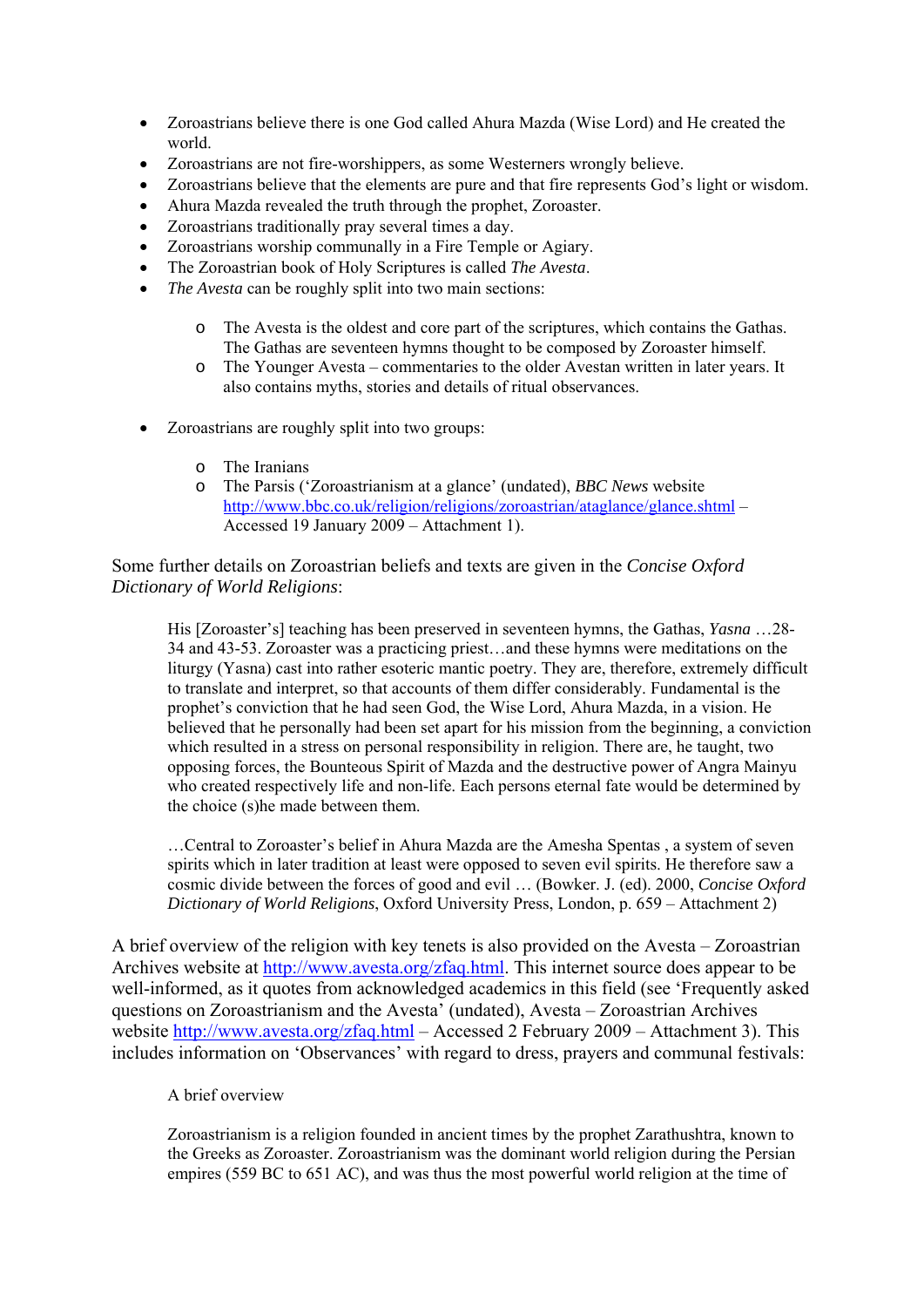Jesus. It had a major influence on other religions. It is still practiced world-wide, especially in Iran and India.

To quote Mary Boyce,

"The prophet Zarathushtra, son of Pourushaspa, of the Spitaman family, is known to us primarily from the Gathas, seventeen great hymns which he composed and which have been faithfully preserved by his community. These are not works of instruction, but inspired, passionate utterances, many of them addressed directly to God; and their poetic form is a very ancient one, which has been traced back (through Norse parallels) to Indo-European times. It seems to have been linked with a mantic tradition, that is, to have been cultivated by priestly seers who sought to express in lofty words their personal apprehension of the divine; and it is marked by subtleties of allusion, and great richness and complexity of style. Such poetry can only have been fully understood by the learned; and since Zoroaster believed that he had been entrusted by God with a message for all mankind, he must also have preached again and again in plain words to ordinary people. His teachings were handed down orally in his community from generation to generation, and were at last committed to writing under the Sasanians, rulers of the third Iranian empire. The language then spoken was Middle Persian, also called Pahlavi; and the Pahlavi books provide invaluable keys for interpreting the magnificent obscurities of the Gathas themselves." – *Zoroastrians, Their religious beliefs and practices*, London, 1979, pg 17.

Some of the major tenets of Zoroastrianism include:

God: Ahura Mazda

The supreme being is called Ahura Mazda (Phl. Ohrmazd), meaning "Wise Lord." Ahura Mazda is all good, and created the world and all good things, including people. He is opposed by Anghra Mainyu (Phl. Ahriman), meaning "Destructive Spirit," the embodiment of evil and creator of all evil things. The cosmic battle between good and evil will ultimately lead to the destruction of all evil.

#### Prophet: Zarathushtra

The religion was founded by Zarathushtra. His date is uncertain, but is probably somewhere around 1200 BC. He lived and preached in the Inner Asian steppes. Zarathushtra received his revelations directly from Ahura Mazda, and from his Archangels (Amesha Spentas).

#### Scripture: Avesta

The central scripture is the Avesta. The most sacred sections of the Avesta are the Gathas or Hymns of Zarathushtra; they are also the most enigmatic. Later sacred literature includes the Pahlavi Texts, which contain extensive quotations and paraphrases from lost Avesta texts.

Creed: The creed is summarized in Yasna 12. It is likely to have been composed by Zarathushtra himself, and to have been used as an avowal of faith by early converts (Cf. Boyce, Zoroastrianism, It's Antiquity and Constant Vigour, p. 102-4).

**Observances: Two sacred garments, the sudreh (shirt) and kusti (cord) are the emblems of the religion. Zoroastrians perform a short cleansing ritual (Padyab), and retie the kusti several times a day with another short ritual (Nirang-i Kusti) as a sign of their faith. Other prayers are recited daily from the Khorda Avesta. Prayer is largely done in**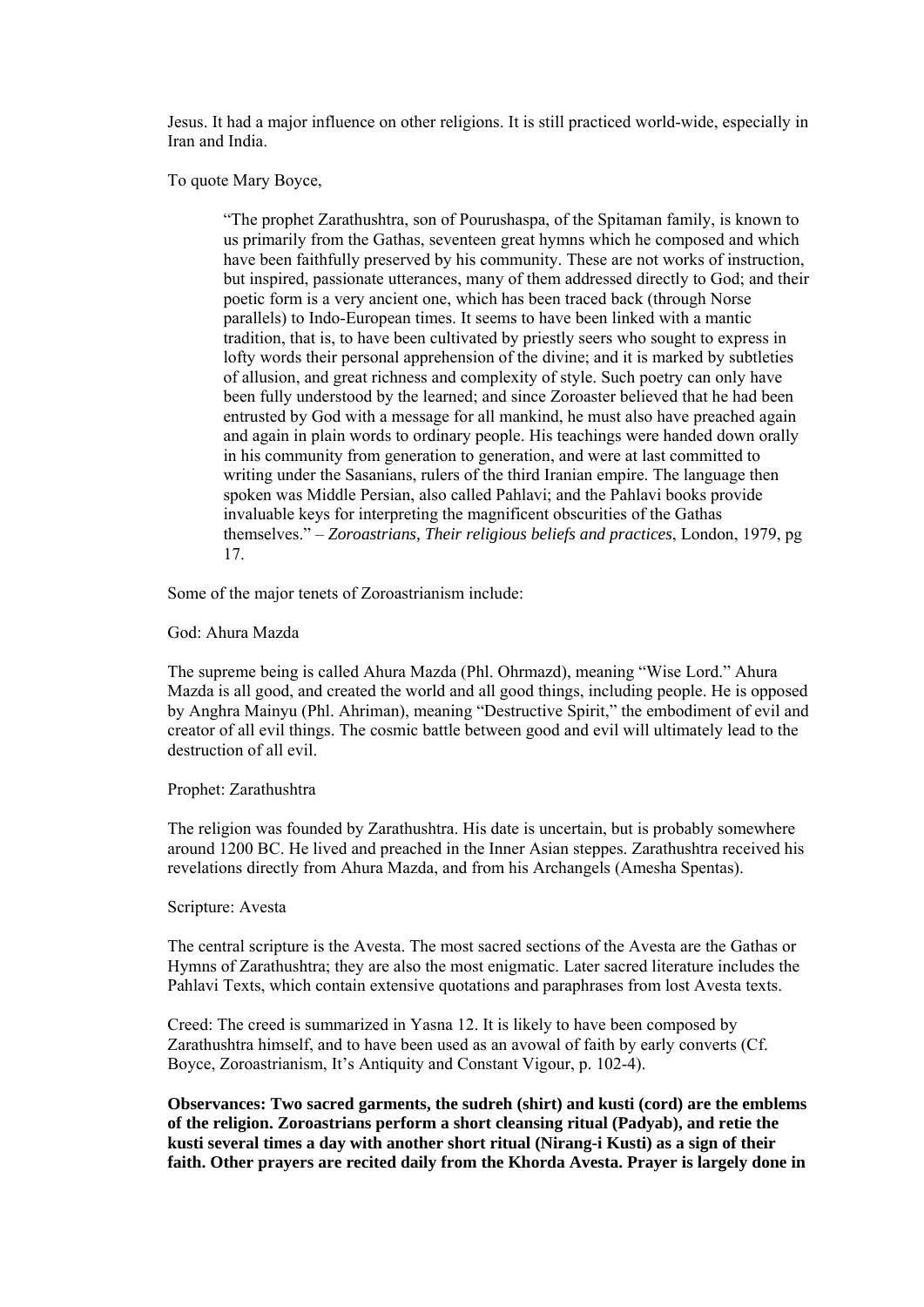### **the Avestan language. The faithful should also participate in seasonal communal festivals ("Gahambars") during the year.**

Fire and "Asha": Fire, as a symbol of "Asha" and the "original light of God," holds a special place of esteem in the religion. Prayer is often done in front of a fire, and consecrated fires are kept perpetually burning in the major temples ('Frequently asked questions on Zoroastrianism and the Avesta' (undated), Avesta – Zoroastrian Archives website <http://www.avesta.org/zfaq.html>– Accessed 2 February 2009 – Attachment 3).

# **2. What is the formal procedure to convert to Zoroastrianism?**

Conversion to the Zoroastrian religion is a contested issue among adherents and communities worldwide. In a piece for *Time* magazine, Deena Guzder wrote in December 2008:

Despite their shrinking population, Zoroastrians remain fiercely divided over whether to recognize interfaith families, let alone accept non-generational Zoroastrians. Tens of thousands fled Persia during the Islamic incursions in the 10th Century and were granted refuge in India under the condition they did not marry outside their faith or proselytize to the Hindu majority. Ramiyar P. Karanjia, principal of a Zoroastrian religious school in Mumbai, India, insists, "Conversion is not part of our religion." Yet, in India, home to the majority of Zoroastrians, the community is declining by about 10% every decennial census, according to a report released by UNESCO. Today, Zoroastrians remain a tight-knit and self-secluded community that strongly encourages marriage within the faith (Guzder, D. 2008, 'The Last of the Zoroastrians', *Time*, 9 December

<http://www.time.com/time/world/article/0,8599,1864931,00.html> – Accessed 15 January 2009 – Attachment 4).

The UK Home Office's *Country of Origin Information Report – Iran* (August 2008) quotes three sources on conversion which canvass a variety of views on this question:

An article in the Brookings Register dated 11 September 2003, states that "By law, Muslims are not allowed to convert to another religion, and Zoroastrians do not encourage conversions." [64a] The FCO [Foreign and Commonwealth Office] position is that "Zoroastrianism is not a religion which accepts converts, as far as we are aware." [26c] However, an undated article on the subject notes "It must be added that most of the anticonversion sentiment in the Zoroastrian world comes from the Indian Parsis. Iranian Zoroastrians are much more likely to accept converts, marriages to non-Zoroastrians (who are then welcomed into the community) and people of mixed ancestry. The problems with conversion in Iran are mainly political: converting someone away from Islam is an offense against the Islamic Republic and may be seriously penalized. Therefore, conversions in Iran are done very quietly." ('Conversion to Zoroastrianism', by H. M. G. Shapero) [65] (UK Home Office 2008, *Country of Origin Information Report – Iran*, 15 August – Attachment 5).

## **Conversion in Iran**

The view expressed in well-informed sources is that the Zoroastrian community in Iran does not encourage or accept converts. The World Zoroastrian News Network website carried an article in October 2008 stating that the Tehran Moobedan Organization (Anjoman Moobedan Tehran), in a letter to Zoroastrian *anjomans* and organisations in Iran, mentioned that "Zoroastrians in Iran can not let anyone convert to Zoroastrianism". The report would further indicate that non-Zoroastrians can attend two celebrations but require legal permission from the government: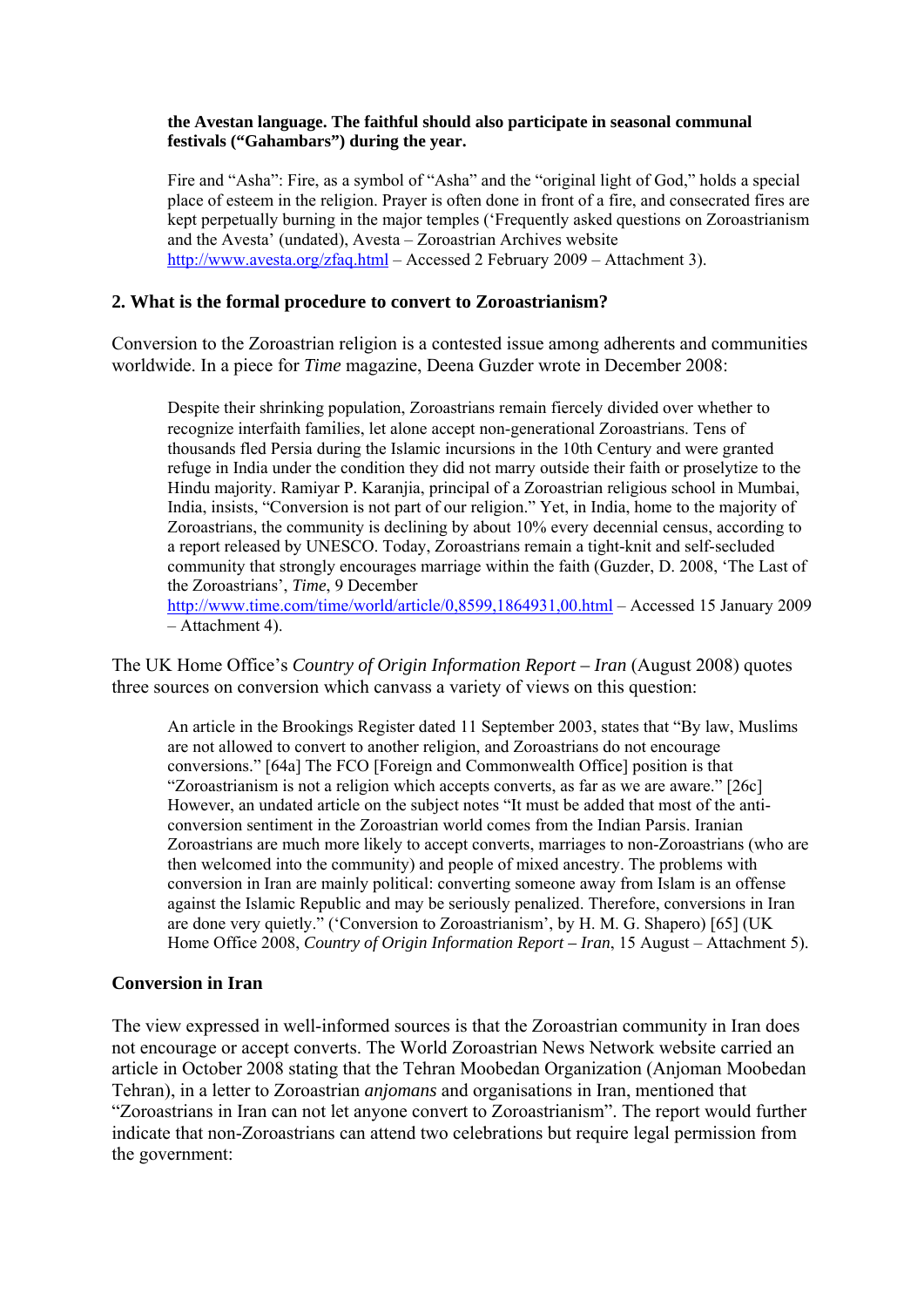Tehran Moobedan Organization (Anjoman Moobedan Tehran) in a letter to Zoroastrian anjomans and organizations in Iran pointed out clearly that they can let non-Zoroastrians who are interested in Zoroastrian ceremonies, attend two Zoroastrian celebrations. According to this announcement these two Celebrations are "Mehrgan" and "Sadeh". This announcement also mentions that Zoroastrians in Iran can not let anyone convert to Zoroastrianism and attending the ceremonies should be with legal permissions issued by the right governmental organizations.

In the Mehrgan Celebration that was recently held in Tehran-Iran, some non-Zoroastrians were present ('Non-Zoroastrian Iranians Can Attend Two Zoroastrian Ceremonies' 2008, World Zoroastrian News Network website, 7 October <http://wznn.blogfa.com/post-62.aspx>– Accessed 15 January 2009 – Attachment 6).

A leading member of the Zoroastrian community in Yazd is quoted in a 2003 article for *The Boston Review* stating that conversion is not possible. The article also mentions that the Iranian Zoroastrian community is "tightly knit and closed", and that the Iranian Ali Jaffery initiated the tradition to allow converts:

While Islam is aggressive in proselytizing itself, it bans, by punishment of death, the conversion of Muslims into other faiths. Making matters more complex for those Iranians looking to return to their "original faith" is that the faith itself does not seem to want them. "There can be no conversion into our religion," says Sohrab Yazdani, a leading member of the Zarathusti community in the city of Yazd, home to most of Iran's surviving Zarathustis and their religion's sacred sites.

Having lived as a persecuted minority for more than 1,300 years, Iran's Zarathustis have formed a tightly knit and closed community. Few want to risk incurring the Iranian government's wrath at a time when President Khatami has eased many of the serious discriminations their community has endured for centuries. Complicating the theological landscape is the notion that being Zarathusti, like being Jewish, is a matter of birth, not conversion. Any challenge to this closed community of faith is fiercely rejected by most Zarathustis in both Iran and India. The one movement to convert Iranians and others into Zoroastrianism, started by an Iranian named Ali Jaffery, has run afoul of both the Islamic authorities in Iran and the mainstream Zarathusti community.

Caught between their current religion, which won't let them out, and their desired religion, which won't let them in, some Iranians are believed to practice Zoroastrianism in secret. But if some take this risk, virtually none are willing to talk about it (Pocha, J. 2003, 'Iran's other Religion', *The Boston Review*, Summer, Vol. 28, Nos. 3 – 5 <http://www.bostonreview.net/BR28.3/pocha.html>– Accessed 15 January 2009 – Attachment 7).

Similarly evidence from a 2007 interview with the founder of the European Center for Zoroastrian Studies based in Belgium, Dr. Khosro Khazai, would indicate that converts are turned away from Zoroastrian centres in Iran and discouraged from converting:

We receive 500 to 600 letters a month from those who want to become Zoroastrian.

They, at first, go to the centers in Tehran, Yazd and Kerman but are normally not accepted there and are not even allowed to enter the centers. They say that the born Zoroastrians do not help them to become Zoroastrian.

This is understandable because of the current Iranian government policies. The government in Iran, fearful of the increasing number of the Iranian people adopting the tradition of their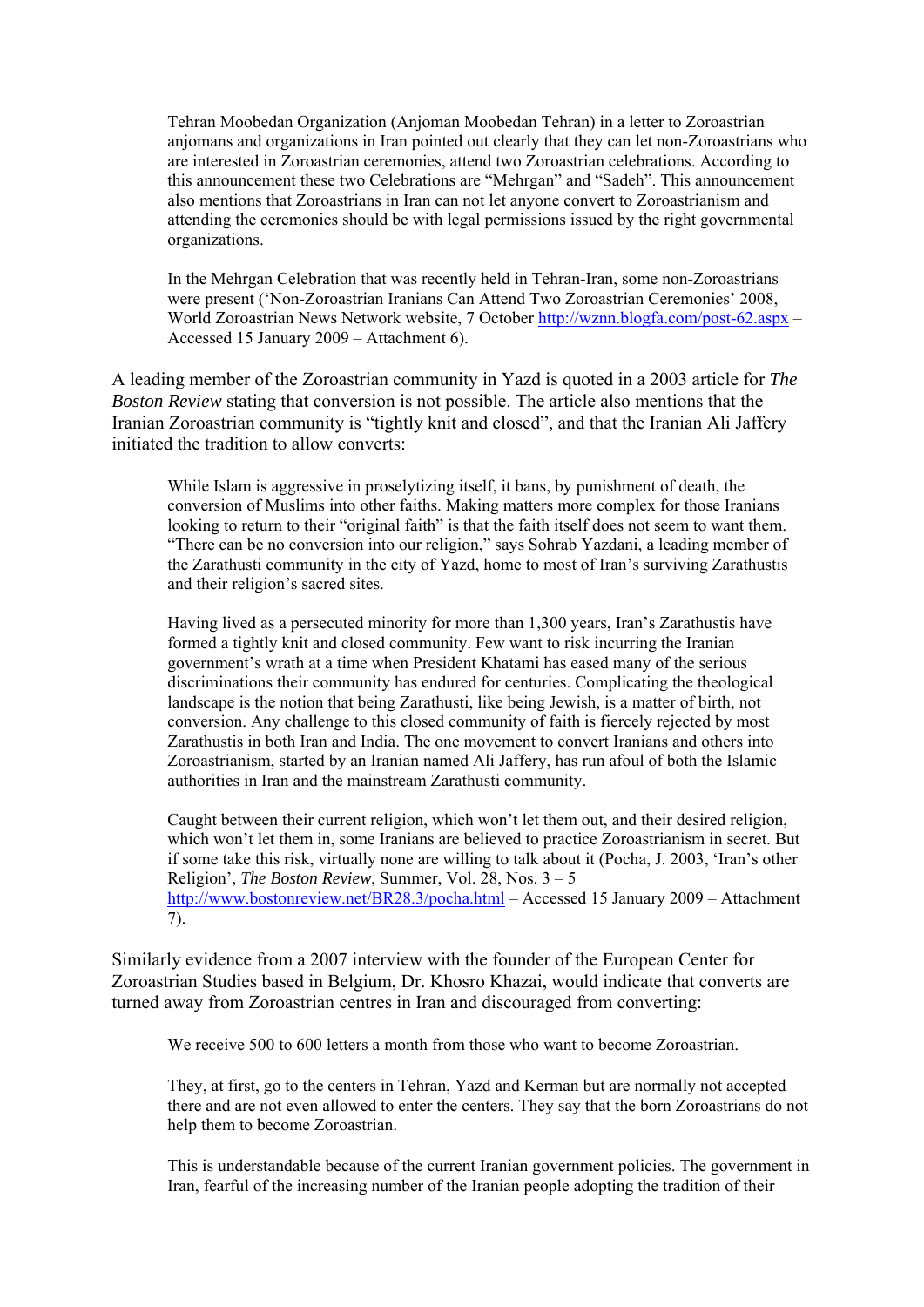ancestors, has put a lot of pressure on the Zoroastrian centers not to allow Iranians become Zoroastrian.

…Every night of the week until 1h30 AM. I am at my computer replying to people's letters received mainly from Iran ('An Interview with Dr. Khosro Khazai: Founder of the European Center for Zoroastrian Studies' 2007, European Centre For Zoroastrian Studies website, 6 August<http://www.gatha.org/english/articles/000290.html> – Accessed 21 January 2009 – Attachment 8).

*Iran's diverse peoples: a reference sourcebook* by Massoume Price also provides information on this topic. He states that while the Zoroastrian community does not accept converts, some Iranians "declare" themselves to be Zoroastrian and that there do exist "unofficial organizations of the new Zoroastrians, with little connection to the old established associations":

They do not accept converts, but since the revolution they have become very popular; many Iranians, including some Bahai's declare themselves to be Zoroastrians, and there are some unofficial organizations of the new Zoroastrians, with little connection to the old established associations. Their traditional symbols have become very popular among Iranians, especially the youth…They have built new temples in Shiraz, Isfahan and Ahvaz. Many have moved to Europe and North America, and Zoroastrian temples and associations exist in many major cities on those continents (Price, M. 2005, *Iran's Diverse Peoples: A Reference Sourcebook*, Santa Barbara, California, ABC-CLIO, pp.317-318, Google Books website [http://books.google.com.au/books?id=gzpdq679oJwC&pg=PA317&lpg=PA317&dq=zoroastr](http://books.google.com.au/books?id=gzpdq679oJwC&pg=PA317&lpg=PA317&dq=zoroastrian+practise+OR+ceremony+OR+private+%22in+tehran+%22&source=web&ots=yA73DyZ8xj&sig=6sK5TnAq7RPD1HU0Ih9JZjVNbiQ&hl=en&sa=X&oi=book_result&resnum=3&ct=result) [ian+practise+OR+ceremony+OR+private+%22in+tehran+%22&source=web&ots=yA73DyZ](http://books.google.com.au/books?id=gzpdq679oJwC&pg=PA317&lpg=PA317&dq=zoroastrian+practise+OR+ceremony+OR+private+%22in+tehran+%22&source=web&ots=yA73DyZ8xj&sig=6sK5TnAq7RPD1HU0Ih9JZjVNbiQ&hl=en&sa=X&oi=book_result&resnum=3&ct=result) [8xj&sig=6sK5TnAq7RPD1HU0Ih9JZjVNbiQ&hl=en&sa=X&oi=book\\_result&resnum=3&c](http://books.google.com.au/books?id=gzpdq679oJwC&pg=PA317&lpg=PA317&dq=zoroastrian+practise+OR+ceremony+OR+private+%22in+tehran+%22&source=web&ots=yA73DyZ8xj&sig=6sK5TnAq7RPD1HU0Ih9JZjVNbiQ&hl=en&sa=X&oi=book_result&resnum=3&ct=result) [t=result](http://books.google.com.au/books?id=gzpdq679oJwC&pg=PA317&lpg=PA317&dq=zoroastrian+practise+OR+ceremony+OR+private+%22in+tehran+%22&source=web&ots=yA73DyZ8xj&sig=6sK5TnAq7RPD1HU0Ih9JZjVNbiQ&hl=en&sa=X&oi=book_result&resnum=3&ct=result) – Accessed 9 February 2009 – Attachment 23).

#### **Overseas conversion procedures:**

Reports of Zoroastrian conversion procedures and ceremonies in European countries and the United States do exist. One example is provided on a Florida-based Zoroastrian website:

So, how does one become a convert to Mazdayasna? In the words of the Fravarane, the prayer of the Choice of religion,

"…choose for myself the Good Religion of worshipping the Wise One…"

In other words, when you are convinced, you make an informed CHOICE. There is no need for anything other than a firm conviction and will; not even a Priest. God is not a distant figure. He is your Friend and Beloved. So there is no need of ritual to propitiate a god, or of an intercessor for man before God.

However, for faith and community building, for a statement to the world and to reinforce our bonds, most of us choose to undergo an Initiation Ceremony. This ceremony DOES NOT need a priest to be ´efficacious´ for, as mentioned before, not even the ceremony is necessary!

What the ceremony needs is the Initiate, witnesses, a coach, which may or may not be a Ratu (teacher or leader) a Sudreh, a Kushti, a small fire vase, a table with produce of Mazda's Living World, and prayers – usually, the Ashem Vohu, the Yatha Ahu Vairyo, and the Fravarane itself. If any one wishes to have an Initiation, we have para-Ratus and others willing to travel to any western country ('ZOROASTRIANISM – Who fears God, does not know God – Conversion in Mazdayasna' (undated), The Restored Zarathushtrian Community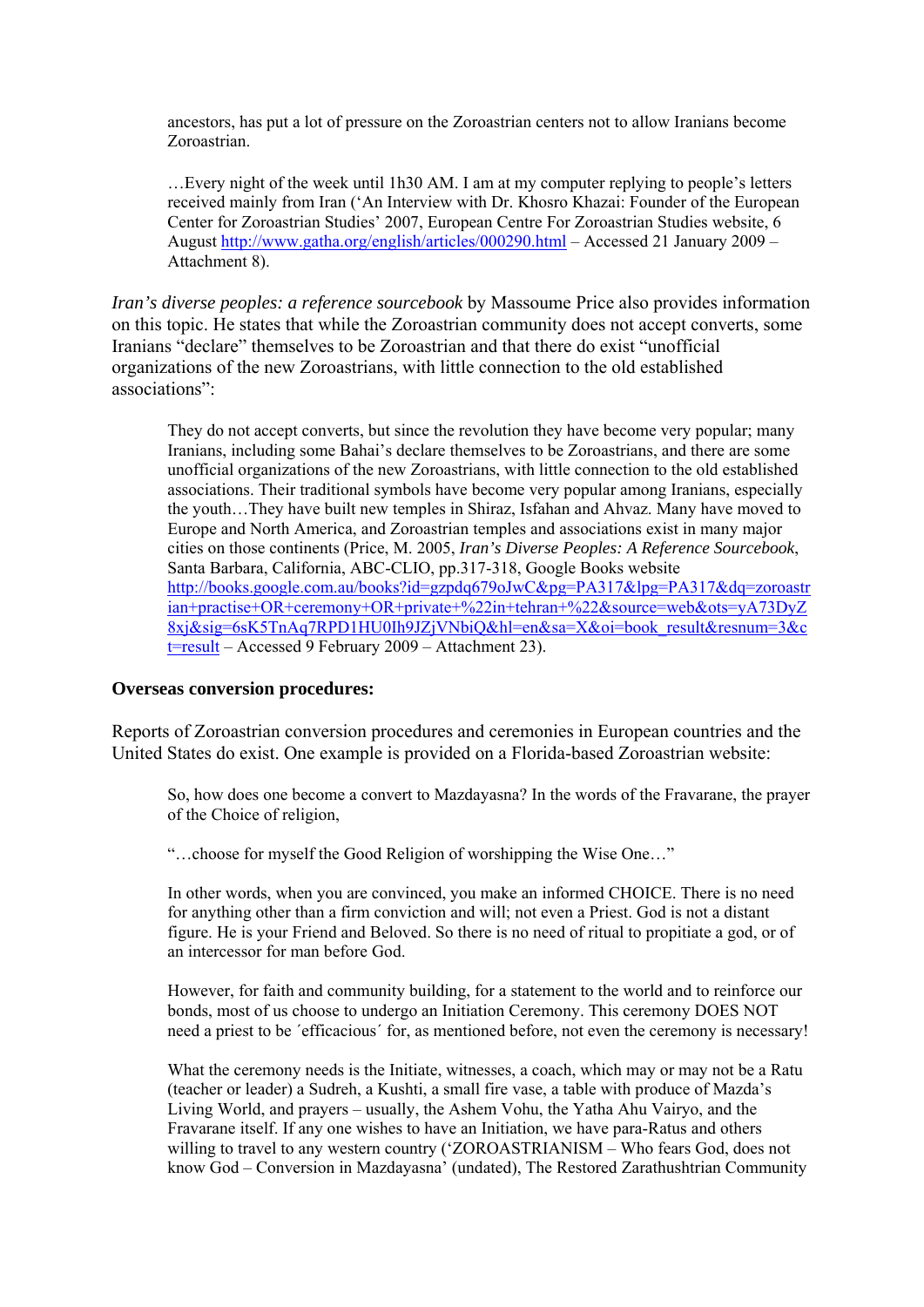website [http://www.zoroastrianism.cc/conversion\\_in\\_mazdayasna.html](http://www.zoroastrianism.cc/conversion_in_mazdayasna.html) – Accessed 29 January 2009 – Attachment 9).

For another example of a Zarathushtrian Initiation Ceremony, held at the Dar-e-Meher Fire Temple in San Jose California and involving Dr. Ali Jafarey himself, please see Attachment 10. Ali Jafary is described here as the "founder of the Zarathushtrian Assembly, the more liberal, open branch of Zoroastrianism…eighty-five years old and still one of the leading thinkers in the field …a scholar, teacher and author of over a dozen books" ('Stephen Williamson's Zarathushtrian Ceremony' 2005, EFN.org website, 29 January [http://www.efn.org/~opal/stevezphotos.html](http://www.efn.org/%7Eopal/stevezphotos.html) – Accessed 3 February 2009 – Attachment 10)

## **3. How would one practice as a Zoroastrian in Tehran? Are there places of worship and if so where? Is there a requirement to attend particular religious ceremonies or gatherings, or is it a matter of purely private practice?**

A brief history of the Zoroastrian community in Iran is given by Eliz Sanasarian in her book *Religious Minorities in Iran*, together with the following demographic details:

The concentration of Zoroastrians in Tehran during the last few decades has been a trend similar to that of other non-Muslim minorities. Most migrants have come from Yazd and Kerman. One source states that the number of Zoroastrian residents in Tehran increased from only 300 in the first decade of the twentieth century to around 15,000 in the 1980s.

Worldwide their numbers are about 125,000, concentrated mainly in India, Pakistan and Iran. Before 1979 their numbers in Iran were 30,000. By the mid 1990s, the Zoroastrian population numbered 50,000. Today in addition to the above–mentioned cities, Zoroastrian worship centers can be found in Shiraz, Isfahan, and Ahvaz. There are still Zoroastrians residing in villages, especially around Yazd (Sanasarian, E. 2000, *Religious Minorities in Iran*, Cambridge University Press, Cambridge, pp. 48-50 – Attachment 11).

A brief comment in response to an article on a proposed new fire temple in Tehran provides the following information on the community in Tehran and the Zoroastrian community:

*Hi, I am a greek journalist and intend to travel to Tehran. How can I come in touch with the zoroastrian community in Tehran? Is in Tehran any temple?* 

When in Tehran, ask to see the High Priest of Zarathushtris in Anjuman-e-Zarathushtri. There is a Fire Temple near it and they would gladly help you. There is another Zarathushti Fire Temple in the district named Tehran Pars which is situated in the north of Tehran. If I am correct, there are about 50,000 Zoroastrians in Tehran itself, the rest are scattered about in Yazd and Kerman. They are mainly commercial or academics like, doctors, lawyers, accountants and architects. There is also a Zoroastrian school financed by Zoroastrian Iranians and Parsi Zoroastrians from India and Pakistan ('Tehran new Fire Temple' 2008, Fravahr.org webiste, 31 December<http://www.fravahr.org/spip.php?article399>– Accessed 5 February 2009 –Attachment 12).

In December 2008 in a piece for *Time* magazine, Deena Guzder refers to some practices by Zoroastrians in Tehran and the city of Yazd, along with some tenets held by followers. The article includes the view of one medical student in Tehran that the Zoroastrian community in Iran "preserves its identity by learning the Persian poetry of the Shah Nameh and holding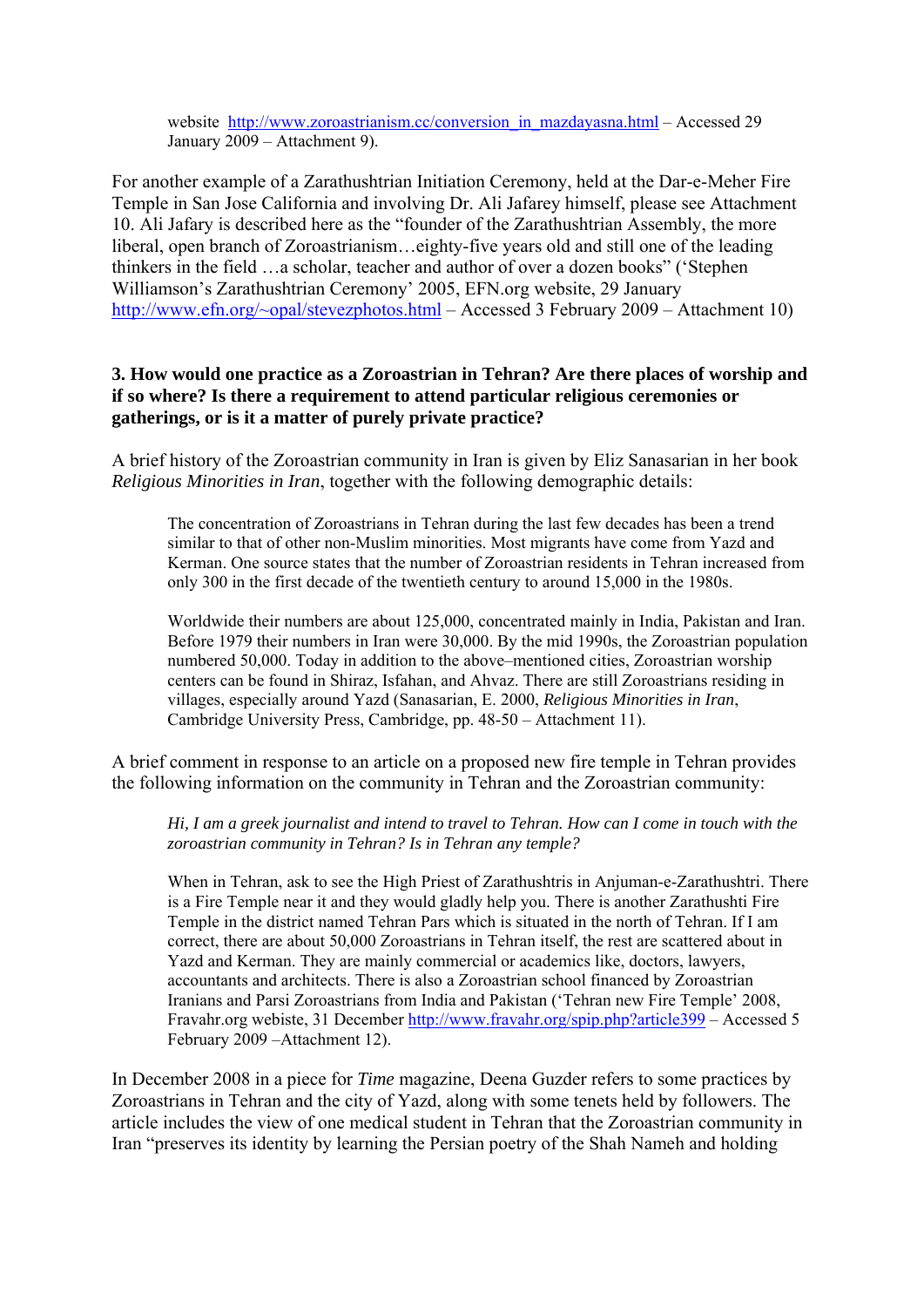religious classes and celebrations"; and refers to the beliefs of the head priest of a Zoroastrian temple in Tehran, Mehraban Firouzgary:

Far removed from Tehran's bustling tin-roofed teashops and Isfahan's verdant pomegranate gardens, the deserts known as Dasht-e Kavir and Dasht-e Lut meet at the city of Yazd, once the heart of the Persian Empire.

Walking across the wind-whipped plains of the forgotten city, a young Iranian woman dressed in colorful floral garbs points out a sand-dusted tower hovering in the distance like a dormant volcano under a relentless sun. "This is where we put tens of thousands of corpses over the years," she explains with a congenial smile.

The funerary tower is part of the ancient burial practice of Zoroastrianism, the world's oldest monotheistic religion. Zoroastrians (known in India as Parsis) regard sky burials, in which the bodies are exposed to natural elements including vultures in open-topped "Towers of Silence," as an ecologically friendly alternative to cremation, consistent with their religion's reverence for the earth. A Zoroastrian priest clad in a long, cotton robe explains: "Death is considered to be the work of Angra Mainyu, the embodiment of all that is evil, whereas the earth and all that is beautiful is considered to be the pure work of God. We must not pollute the earth with our remains."

The priest believes that open burials are a fulfillment of the central tenet of his religion, which is to practice good deeds. With a forlorn expression, he notes that, 3,000 years after the tradition of open burials began, there are not enough Zoroastrians left alive to keep the tower in Yazd open. Instead, today's Zoroastrians who want to observe traditional burial practices must request in their will that their body is sent to a forested suburb in Mumbai, India, where the last Tower of Silence still operates.

In the alabaster prayer room of the Zoroastrian temple in the center of Yazd, a handful of adherents sway to the cadence of ancient Persian prayers recited as a priest feeds sticks of sandalwood and sprinkles of frankincense into a blazing urn. Zoroastrians wear hand-woven wool cords as external symbols of their faith, and almost always pray in front of a fire, which represents purity and sustainability. In Yazd, the holy flame has burned for 1,500 years without ever being extinguished. While Zoroastrianism was once the dominant religion in a swathe of territory spanning from Rome and Greece to India and Russia, the number of adherents has dwindled exponentially over the centuries. Although Yazd is the birthplace of the religion, only 200 of its 433,836 people still practice Zoroastrianism because migration, forced conversions, and centuries of oppression have diminished the population.

Worldwide, there are 190,000 Zoroastrians at most, and perhaps as few as 124,000 by some estimates. Although Zoroastrians are few in number, their faith has influenced Judaism, Christianity and Islam with its teachings of a single deity, a dualistic universe of good versus evil, and a final day of reckoning. **The religion professes that humankind is designed to evolve toward perfection, but is complicated by evil forces such as greed, lust and hatred, explains Mehraban Firouzgary, the head priest of the Zoroastrian temple in Tehran. According to Zoroastrians, these evil forces must be challenged proactively by developing a "good mind" that embraces a life of good thoughts, good words and good deeds.** 

Despite their shrinking population, Zoroastrians remain fiercely divided over whether to recognize interfaith families, let alone accept non-generational Zoroastrians. Tens of thousands fled Persia during the Islamic incursions in the 10th Century and were granted refuge in India under the condition they did not marry outside their faith or proselytize to the Hindu majority. Ramiyar P. Karanjia, principal of a Zoroastrian religious school in Mumbai,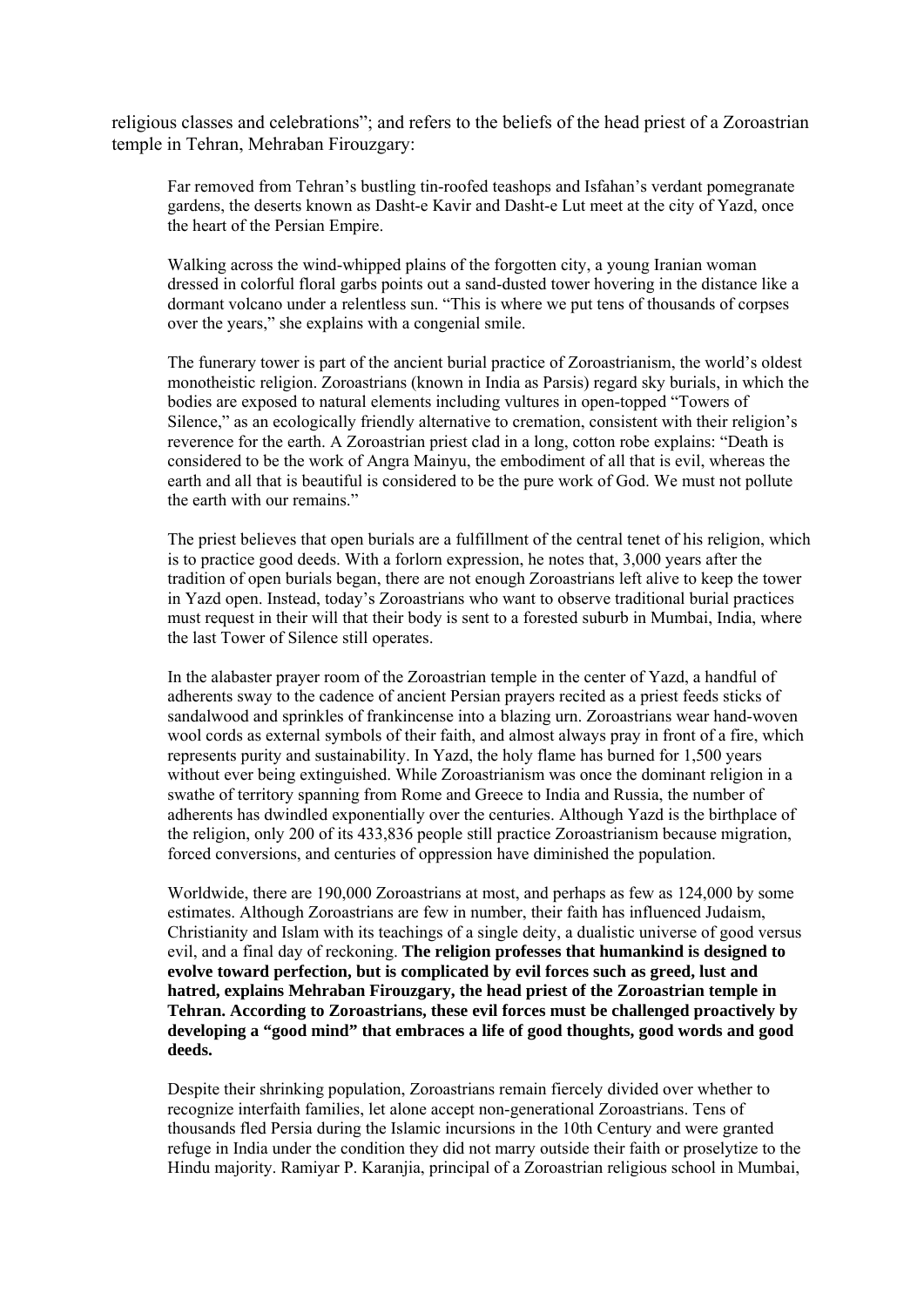India, insists, "Conversion is not part of our religion." Yet, in India, home to the majority of Zoroastrians, the community is declining by about 10% every decennial census, according to a report released by UNESCO. Today, Zoroastrians remain a tight-knit and self-secluded community that strongly encourages marriage within the faith.

**According to Parva Namiranian, a Zoroastrian medical student at Tehran University, the community in Iran preserves its identity by learning the Persian poetry of the Shah Nameh and holding religious classes and celebrations. She says Zoroastrians are accepted in Iran because they "represent a proud history" and all Iranians, regardless of religion, enjoy celebrating the Zoroastrian New Year, Nowruz, because it's an excuse to buy clothes and eat sweets. Mehraban Firouzgary, the head priest in the Zoroastrian temple in Tehran, agrees that most Iranians regard the Zoroastrian minority favorably, but he worries about the community's survival. "Zoroastrians have lived in Iran for over 3,000 years," he says, "but there are so few left today" (**Guzder, D. 2008, 'The Last of the Zoroastrians', *Time*, 9 December

<http://www.time.com/time/world/article/0,8599,1864931,00.html> – Accessed 15 January 2009 – Attachment 4).

An article in *The Globe and Mail* in 2000 quotes one member of the Zoroastrian community from Yazd expressing the view that requirements for prayer are very liberal:

Hidden at the foot of a desolate mountain, at the end of a 20-kilometre road through a lonely stretch of Iranian desert, the holiest pilgrimage site of the Zoroastrians is silent and seemingly abandoned.

The only inhabitant is an elderly caretaker who tends the sacred fires in the mountain-side shrine. Aside from an annual festival in June, the fire temple is rarely visited these days. Just one or two pilgrims make the trek in a typical week.

Zoroastrianism, one of the world's oldest faiths, was the dominant religion in the Middle East at the time of Jesus. Today it is the smallest minority in its own homeland, with as few as 10,000 adherents by some estimates, and its followers often suffer discrimination by the Islamic authorities.

As emigration continues, their numbers in Iran have dwindled. There are more Zoroastrians in Los Angeles today than in their ancestral land.

The oldest flame of the Zoroastrian faith is kept behind a glass wall in a temple in the Iranian desert city of Yazd, the home of Iran's largest concentration of Zoroastrians. Fuelled carefully with almond and apricot wood by a fire tender known as the Hirbod, the flame has burned continuously for more than 1,500 years.

**The temple's manager, Hormoz Farkhani, welcomes foreign tourists, but is reluctant to talk to journalists. "I don't have a permission letter," he said. "If I give you an interview, maybe the police will interrogate me." When he eventually consents to talk, the temple manager insists that everything is fine. "The government treats us well. We don't have any problems with the Muslims."** 

Other Zoroastrians are less afraid to discuss the discrimination that confronts them daily.

Dinyar, a 47-year-old bureaucrat in Yazd, says the top-ranking jobs in the Iranian public sector are barred to Zoroastrians.

"They call it the Islamic Republic of Iran, so all the high-status jobs go to Muslims," he said in an interview in a Yazd teahouse.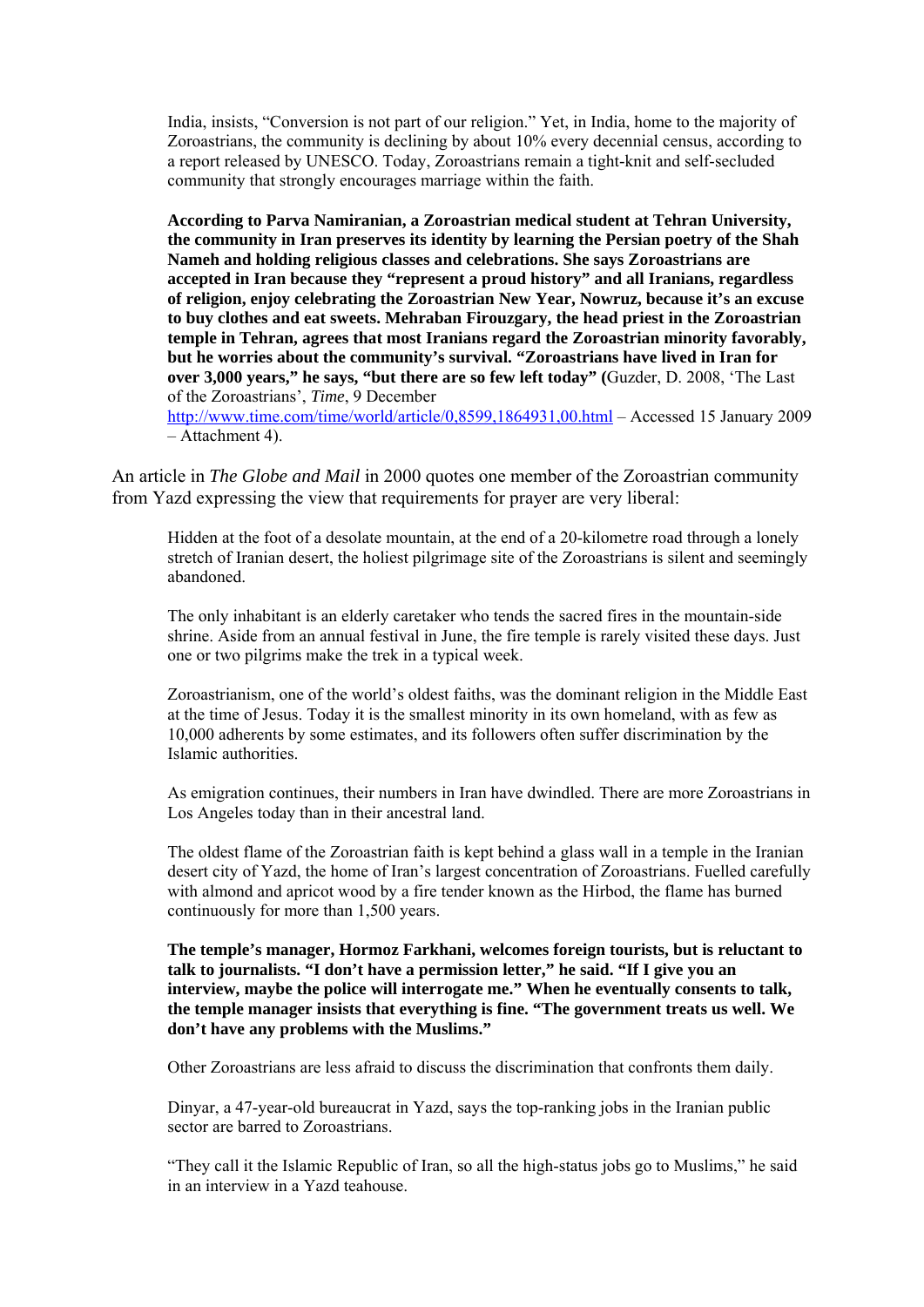"This is our motherland, but we are not allowed to become the president or a cabinet minister. They allow us to be a soldier but not an officer. If I want to be the director of my office, they won't let me. Yet this is our own country. It's unfair."

At the school in his neighbourhood, almost all of the children are Zoroastrians. Two years ago, however, the authorities fired the school principal and replaced him with a Muslim, despite strong protests from the parents.

Many of Dinyar's friends and relatives have emigrated; his brother has moved to Vancouver. "We want to be free," Dinyar said. "That's why so many of us have emigrated to Canada, Britain and America. In those countries, they don't ask what your religion is; they ask what your job qualifications are."

…Yet the Zoroastrian religion has had a profound influence over Iranian culture. Zoroastrian symbols are often found in Iranian art and handicrafts, and in ancient monuments such as the palace of Persepolis. One of the biggest Iranian holidays, No Ruz (the Persian New Year), is based on the Zoroastrian calendar.

**From an Islamic viewpoint, the Zoroastrians seem to have an excessive respect for free choice. Daily prayer, for example, does not follow any strict rules.** 

**"You can pray for five minutes or an hour," Dinyar said. "If you want to pray, you can pray any time. I even do it on the bus or on my bicycle. It's a very simple religion, and it gives liberty to a person. If you don't pray in the morning, you haven't committed any sin."** 

Under Iranian law, the Zoroastrians are guaranteed their own member of parliament, a right also given to the other main religious minorities: Jews, Armenian Christians and Assyrian Christians.

Yet many religious minorities suffer legal discrimination and sometimes harassment. Last year, for example, 13 Jews were arrested on allegations of spying for Israel. Members of the Baha'i faith have been subjected to severe persecution.

The Zoroastrians, like other minorities, do not enjoy the same legal rights as Muslims. Judges are legally required to be Muslims, as is the Iranian president.

If a Zoroastrian's son converts to Islam, he legally inherits all of the father's property, even if he is the youngest child. If a judge rules that a murderer must pay "blood money" to the family of a slain Zoroastrian, this amount is much lower than it would be for a Muslim victim. The Zoroastrians never dare to promote their religion.

"If we convert a Muslim to Zoroastrianism, we have committed the greatest sin," Dinyar said. "That's the Muslim law. They are high and we are low."

Despite the discrimination, Dinyar has no plans to emigrate. He remembers when the discrimination was much worse, when barbers refused to cut the hair of Zoroastrians, shopkeepers refused to serve them and villages kept a separate water tap for Zoroastrians to keep them apart from Muslims.

Dinyar even allows himself some cautious hopes for the future. Iranian President Mohammed Khatami is a moderate reformer who grew up in a town near Chak Chak.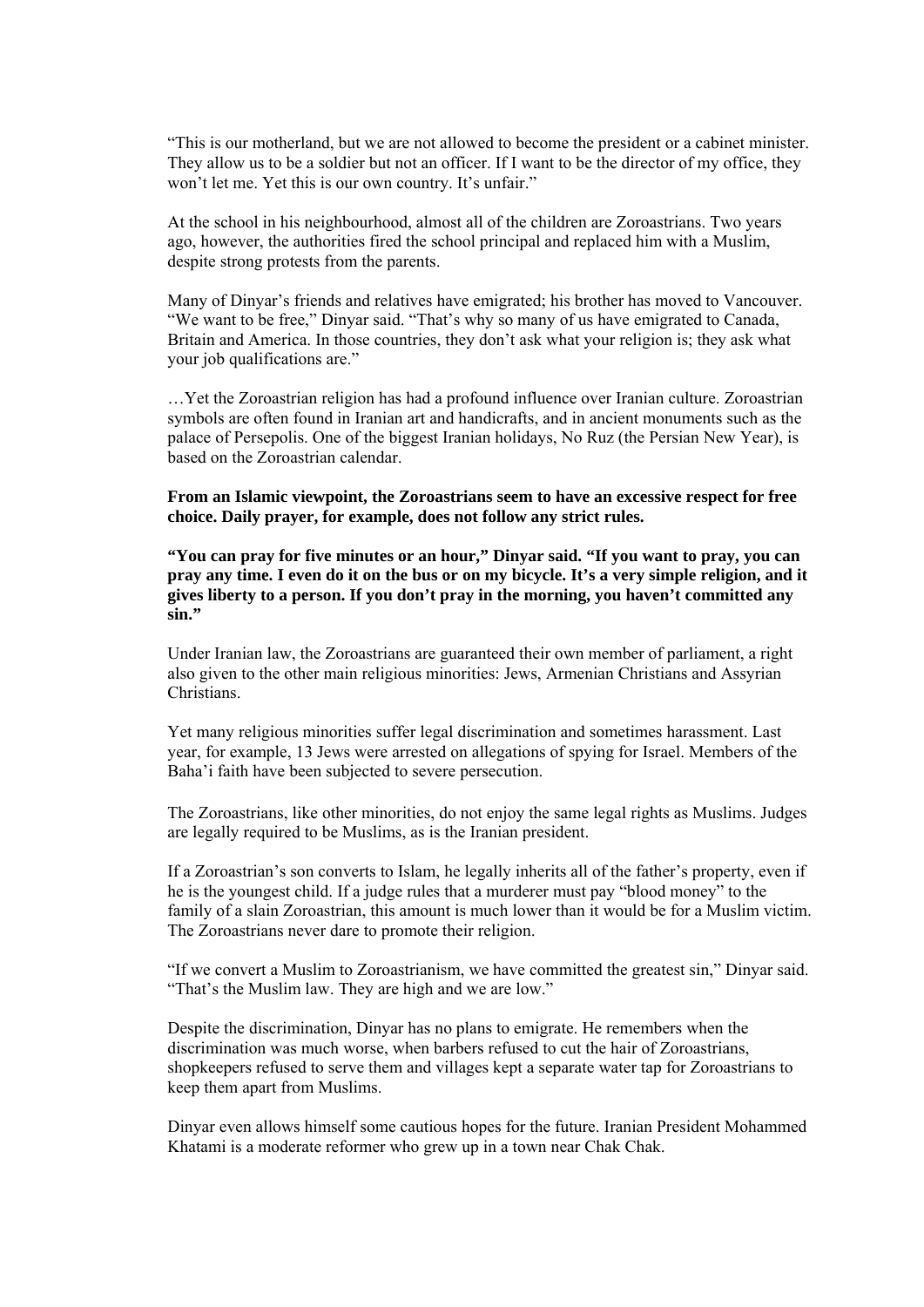"He grew up in a community with many Zoroastrians, and he had many friends and classmates who were Zoroastrian," Dinyar said. "He is very kind to Zoroastrians. Day by day, our conditions are getting better" (York, G. 2000, 'Living precariously in Islamic Iran One of the world's oldest faiths is losing its adherents in the land of its birth', *The Globe and Mail*, 11 March – Attachment 13).

A 2006 *New York Times* article on Zoroastrian practices worldwide states that followers "can pray at home instead of going to a temple. While there are priests, there is no hierarchy to set policy":

The very tenets of Zoroastrianism could be feeding its demise, many adherents said in interviews. Zoroastrians believe in free will, so in matters of religion they do not believe in compulsion. They do not proselytize. They can pray at home instead of going to a temple. While there are priests, there is no hierarchy to set policy. And their basic doctrine is a universal ethical precept: ''good thoughts, good words, good deeds'' (Goodstein, L. 2006, 'Zoroastrians Keep the Faith, and Keep Dwindling', *The New York Times*, 6 September [http://query.nytimes.com/gst/fullpage.html?res=9B04E7DA1631F935A3575AC0A9609C8B6](http://query.nytimes.com/gst/fullpage.html?res=9B04E7DA1631F935A3575AC0A9609C8B63&sec=&spon=&pagewanted=all) [3&sec=&spon=&pagewanted=all](http://query.nytimes.com/gst/fullpage.html?res=9B04E7DA1631F935A3575AC0A9609C8B63&sec=&spon=&pagewanted=all) – Accessed 20 January 2009 – Attachment 14).

A 2006 *Washington Post* article also provides evidence for the ease with which the religion is observed by those in Iran:

Since the 1979 revolution, Iran's Jewish population has dropped from more than 100,000 to perhaps 25,000, Christians from 300,000 to around 100,000.

But some say the exodus reflects less specific persecution than the opportunity to escape a country where almost everyone was being made miserable. The religious minorities, with concerned sponsors offering relocation funds, had a way out.

"Whatever the government does, they do it to all of us," said Ardeshir Bahrami, 64, a Zoroastrian in Yazd.

Zoroastrians appear to enjoy the most respect inside Iran, for reasons extending into the country's 2,500-year history. The faith claims to be the first to recognize a single, omniscient god. Until its founder, Zoroaster, emerged as early as the 14th century B.C. -- the date is disputed -- people were paying tributes to pagan gods and grappling fearfully with questions of cause and effect.

Zoroaster made it simple. There was good, he said, and there was bad. Darkness and light. Zoroastrianism urges following the light, symbolized in the open flame nursed for 1,536 years on the andirons in the house of worship, called a "fire temple," on Yazd's main street.

A plaque lists the creed: Good thoughts. Good words. Good deeds.

#### **"It's a simple religion," Bahrami said. "It's really not very hard to observe."**

In Yazd, a pleasant, desert city in the dead center of Iran, Zoroastrians enjoy a vivid reputation for honesty. Prices in a shop owned by a Zoroastrian are regarded as the benchmark that competing shops are compared against. Children are told that when arriving in a strange town near dark, seek out a Zoroastrian home to spend the night in.

"I'm sorry to say it and it might sound offensive, but these Zoroastrians are better Muslims than we are," said Mohammad Pardehbaff, a Yazd driver.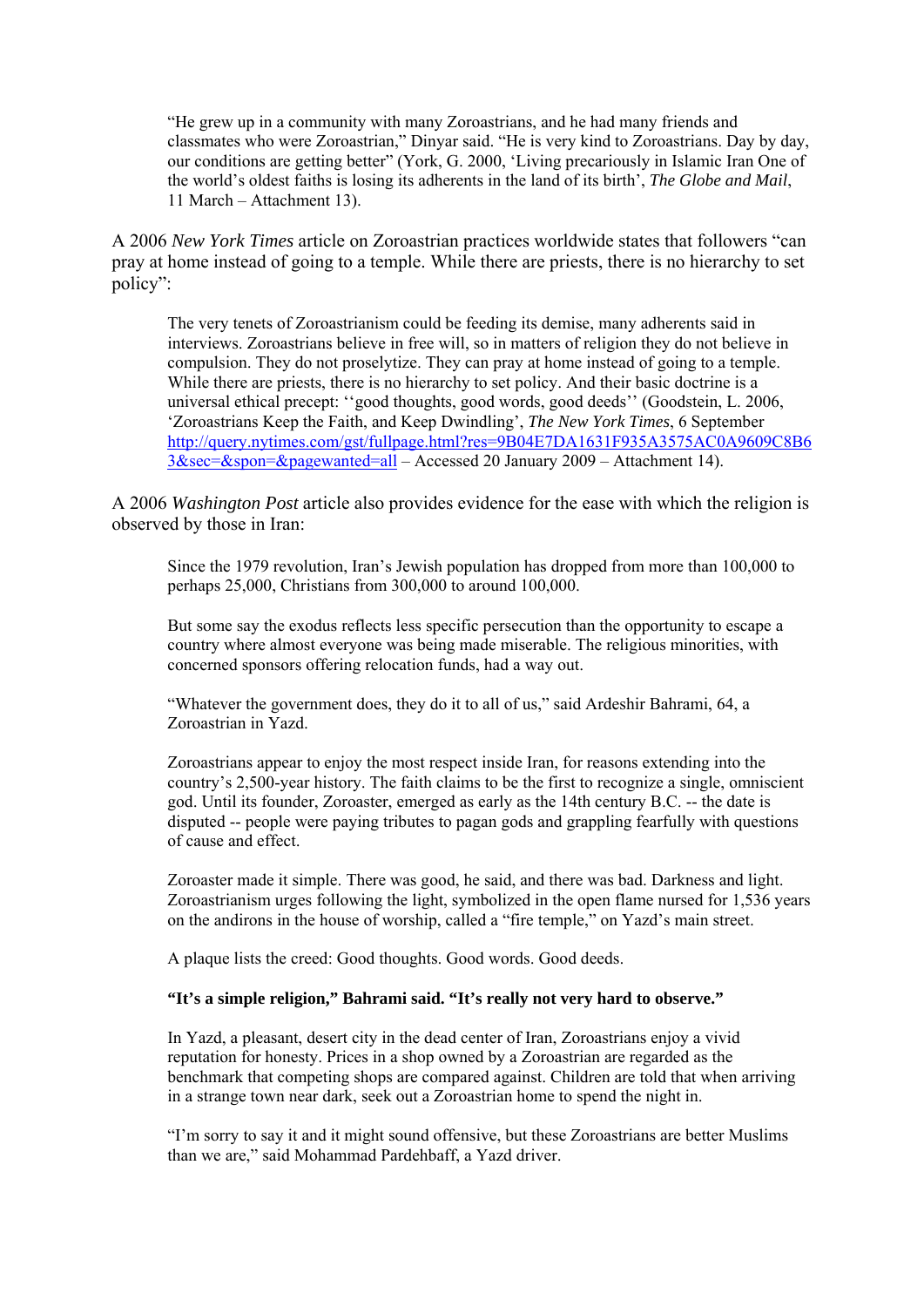Iranians also respect Zoroastrianism as the faith of Iran's heroic age. It was the state religion under such storied emperors as Cyrus, Xerxes and Darius, whose tombs are adorned with the Zoroastrians' distinctive symbol of a bearded man in profile between outstretched wings. The symbol is also atop a towering monument that Iran's clerical leaders erected in Yazd's Zoroastrian cemetery to honor a hero of the eight-year war with Iraq. Like others in the cemetery, the stone lists not date of death but date of "second birth."

Zoroastrians celebrate funerals as birthday parties. "There is no mourning. If someone dies, we celebrate it, because we know what's going to happen after death," said Payman Bastani, 27. "There's nothing to worry about."

…"This is exactly what we believe," Bastani said. "Religion is not here to complicate your life. It's all about simplicity. God created it to give comfort to human beings, not to frustrate everyone."

Yet Zoroastrians are leaving Iran as well; perhaps 10,000 remain. In Taft, 10 miles south of Yazd, only the elderly linger in the mud-walled warren of houses identifiable as Zoroastrian by the tiny oil lamps burning in glass cases fitted into walls. "It's like we have leprosy, the way they've evacuated!" said Ardeshir Rostami, 83 (Vick, K. 2006, 'Extremist Image Masks Iranians' Many Faiths', *Washington Post*, 18 June [http://www.washingtonpost.com/wp](http://www.washingtonpost.com/wp-dyn/content/article/2006/06/17/AR2006061700824.html)[dyn/content/article/2006/06/17/AR2006061700824.html](http://www.washingtonpost.com/wp-dyn/content/article/2006/06/17/AR2006061700824.html) – Accessed 20 January 2009 – Attachment 15).

A variety of annual Zoroastrian festivals are held in Iran, including for example Mehrgan and Sadeh; an annual pilgrimage to the temple in the rocky mountain of Chak Chak near Yazd; and ceremonies and practices to commemorate the death of Zoroaster (for references and descriptions of these see: 'Non-Zoroastrian Iranians Can Attend Two Zoroastrian Ceremonies' 2008, World Zoroastrian News Network website, 7 October <http://wznn.blogfa.com/post-62.aspx> – Accessed 15 January 2009 – Attachment 6; 'Zoroastrians make Iran pilgrimage' 2004, *BBC News*, 17 June [http://news.bbc.co.uk/2/hi/middle\\_east/3816297.stm](http://news.bbc.co.uk/2/hi/middle_east/3816297.stm) – Accessed 20 January 2009 – Attachment 16; for a two and a half minute video on the 2008 annual pilgrimage to the shrine of Chek Chek (Chak Chak) in Iran, which includes several interviews with members of the community, including those living in Tehran see Leyne, J. 2008, 'Zoroastrian pilgrimage held', *BBC News*, 28 August [http://news.bbc.co.uk/2/hi/middle\\_east/7585814.stm](http://news.bbc.co.uk/2/hi/middle_east/7585814.stm) – Accessed 20 January 2009; for a ceremony and practices (with photographs) held on the occasion of the anniversary of Zoroaster's death by followers in Tehran, see 'Zoroaster commemoration ceremony held in Tehran' 2007, *Payvand News*, 27 December <http://www.payvand.com/news/07/dec/1261.html> – Accessed 3 February 2009 – Attachment 17; Price, M. 2005, *Iran's Diverse Peoples: A Reference Sourcebook*, ABC-CLIO, Santa Barbara, California, pp.317-318, Google Books website [http://books.google.com.au/books?id=gzpdq679oJwC&pg=PA317&lpg=PA317&dq=zoroast](http://books.google.com.au/books?id=gzpdq679oJwC&pg=PA317&lpg=PA317&dq=zoroastrian+practise+OR+ceremony+OR+private+%22in+tehran+%22&source=web&ots=yA73DyZ8xj&sig=6sK5TnAq7RPD1HU0Ih9JZjVNbiQ&hl=en&sa=X&oi=book_result&resnum=3&ct=result) [rian+practise+OR+ceremony+OR+private+%22in+tehran+%22&source=web&ots=yA73Dy](http://books.google.com.au/books?id=gzpdq679oJwC&pg=PA317&lpg=PA317&dq=zoroastrian+practise+OR+ceremony+OR+private+%22in+tehran+%22&source=web&ots=yA73DyZ8xj&sig=6sK5TnAq7RPD1HU0Ih9JZjVNbiQ&hl=en&sa=X&oi=book_result&resnum=3&ct=result) [Z8xj&sig=6sK5TnAq7RPD1HU0Ih9JZjVNbiQ&hl=en&sa=X&oi=book\\_result&resnum=3](http://books.google.com.au/books?id=gzpdq679oJwC&pg=PA317&lpg=PA317&dq=zoroastrian+practise+OR+ceremony+OR+private+%22in+tehran+%22&source=web&ots=yA73DyZ8xj&sig=6sK5TnAq7RPD1HU0Ih9JZjVNbiQ&hl=en&sa=X&oi=book_result&resnum=3&ct=result)

[&ct=result](http://books.google.com.au/books?id=gzpdq679oJwC&pg=PA317&lpg=PA317&dq=zoroastrian+practise+OR+ceremony+OR+private+%22in+tehran+%22&source=web&ots=yA73DyZ8xj&sig=6sK5TnAq7RPD1HU0Ih9JZjVNbiQ&hl=en&sa=X&oi=book_result&resnum=3&ct=result) – Accessed 9 February 2009 – Attachment 23).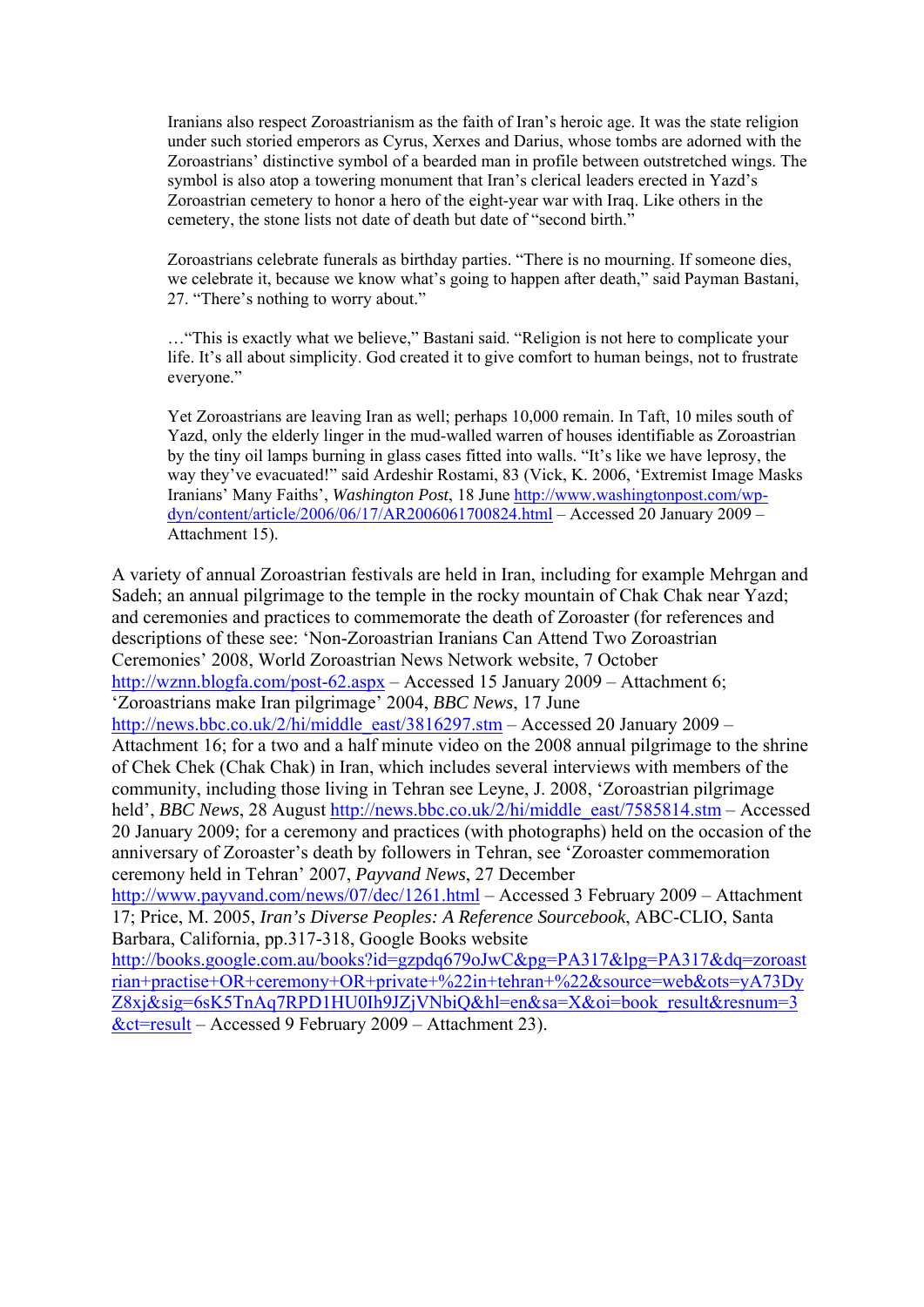### **4. Please provide any reports in the last few years of Muslims converting to Zoroastrianism in Iran?**

## **5. If there are any reports, is there any information as to how the government perceives conversions to this particular religion and how converts to it are treated?**

Information on Muslim converts to the Zoroastrian religion in Iran is scare. Reports, quoted below, which do discuss this topic indicate that as a result of government policies against apostasy and refusal by Zoroastrian leaders to accept converts, itself due in part to government pressure, few conversions are believed to take place in Iran. As a result, some converts are believed to practice in private and/or seek to convert through communication with overseas Zoroastrian organisations. One author states that some Iranians are believed to declare themselves to be Zoroastrians and that there are some unofficial organisations with little connection to the old established associations. An otherwise unknown commentator to a 2008 article on Muslim converts to Christianity in Iran made on the The Pulitzer Center on Crisis Reporting website, Paolo Vizzini, stated that "Since mid 1980s many Iranians have been converting to Zoroastrianism and they were ended in prison or faced execution…The Mullahs' regime have executed many ex-Muslim converts to Zoroastrian and claimed they were drug dealers, members of MKO [People's Mujahedin of Iran], or even were homosexuals" )Vizzini, P. 2008 'Comment on article: In Iran, Covert Christian Converts Live With Secrecy and Fear – A draft Iranian law would mandate the death penalty for apostasy', The Pulitzer Center on Crisis Reporting website, 10 May <http://pulitzercenter.org/openitem.cfm?id=932>– Accessed 21 January 2009 – Attachment 19). No reports were found to corroborate these statements on converts or their imprisonment and execution.

The attraction which Zoroastrianism currently holds, especially for those Iranians with an interest in the country's pre-Islamic civilisations and/or who are unhappy with the current Islamic government in Iran is described in a 2003 article by Jehangir Pocha, a Beijing-based China Correspondent for *The Boston Globe*. This author also affirms that "some Iranians are believed to practice Zoroastrianism in secret. But if some take this risk, virtually none are willing to talk about it":

"A loss of faith with the mullahs [in government] has led to a loss of faith in the religion," says Azar Bharami, a lawyer and women's rights activist in Tehran. "When the government does not respect the [line] between religion and state how can people?" Numerous surveys, including one by the magazine Asr-e Ma ("Our Era"), have shown that most Iranians under the age of 25—who make up 50 percent of the overall population—consider themselves agnostic. Many young Iranians are cynical, even derisive, about their religion. Epithets like "mad mullahs" and "this thing Islam" are not uncommon.

**At a time when many Iranians feel violated by the religious and political extremism inflicted upon them, but remain powerless to act against it, romantic allusions to ancient Persia offer hope. Evidence of popular fascination with Iran's Persian heritage is everywhere.** Stone carvings, paintings, and pictures of Persepolis adorn the walls of many homes, office buildings, and restaurants. In dusty bus stations across Iran's desert towns, transport companies have painted Farohars on the sides of their sandblasted buses. Savvy marketers have also begun to tap into the trend. The newest model of the locally made Peugeot sedan in Iran has been branded Pars (Persepolis) and consumer products with names like Parsian line the shelves of Iran's tiny street stores.

"Iranians are trying to discover who they really are," Bharami said. "They feel shamed by their government and let down by their religion . . . they want something to believe in." **What**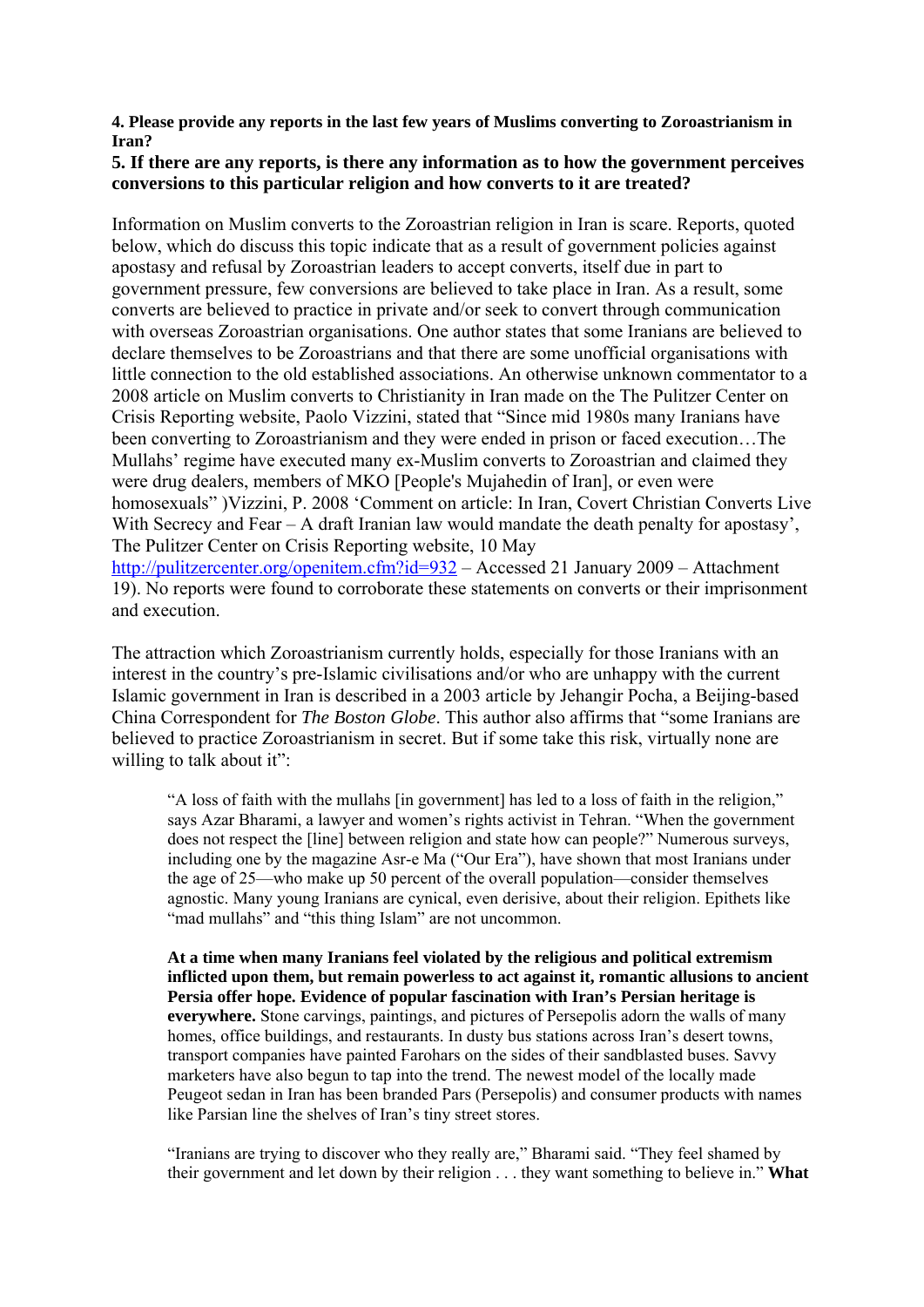**remains mostly unsaid—not least because saying it could invite a death sentence—is that the increasing interest in Iran's pre-Islamic past is also fueling an interest in its ancient Zarathusti religion.** 

**"If we were allowed to convert religions, millions would convert [back] to Zarathusti," a middle-aged Muslim man in Tehran told me. "I challenge the government to allow conversion out of Islam for even one day."** 

But he is unlikely to see that day. While Islam is aggressive in proselytizing itself, it bans, by punishment of death, the conversion of Muslims into other faiths. Making matters more complex for those Iranians looking to return to their "original faith" is that the faith itself does not seem to want them. "There can be no conversion into our religion," says Sohrab Yazdani, a leading member of the Zarathusti community in the city of Yazd, home to most of Iran's surviving Zarathustis and their religion's sacred sites.

Having lived as a persecuted minority for more than 1,300 years, Iran's Zarathustis have formed a tightly knit and closed community. **Few want to risk incurring the Iranian government's wrath at a time when President Khatami has eased many of the serious discriminations their community has endured for centuries. Complicating the theological landscape is the notion that being Zarathusti, like being Jewish, is a matter of birth, not conversion.** Any challenge to this closed community of faith is fiercely rejected by most Zarathustis in both Iran and India. **The one movement to convert Iranians and others into Zoroastrianism, started by an Iranian named Ali Jaffery, has run afoul of both the Islamic authorities in Iran and the mainstream Zarathusti community.** 

Caught between their current religion, which won't let them out, and their desired religion, which won't let them in, **some Iranians are believed to practice Zoroastrianism in secret. But if some take this risk, virtually none are willing to talk about it.** However, there is growing evidence that at least one disenfranchised group in the region has indeed been turning towards Zoroastrianism—the Kurds.

Kurdish religious practices bear close resemblance in ritual style to the Zarathusti faith. The original religion of the Kurds was Yezidism, a religion greatly influenced by Zoroastrianism, and many Kurds were also Zoroastrian until the Islamic conversions that began in the seventh century. Today, about 25 percent of Kurds still practice Yezidism, which is centered around the town of Lalish in northern Iraq (Pocha, J. 2003, 'Iran's other Religion', *The Boston Review*, Summer, Vol. 28, Nos. 3 – 5<http://www.bostonreview.net/BR28.3/pocha.html>– Accessed 15 January 2009 – Attachment 7).

The attraction which Zoroastrianism holds for some Iranian Muslims is also stated by an Indian Zoroastrian, quoted in 2005 *BBC News* article on Zoroastrian pilgrimages to Iran undertaken by Indians:

Khojeste Mistree of Mumbai (Bombay) is a known Zoroastrian scholar and historian.

He is a self-proclaimed conservative member of India's tiny Zoroastrian Iranian or Parsi community, trying to uphold the rites and traditions of the pre-Islamic religion of Iran.

A few years ago, he began taking young and old Parsis to Iran to rediscover their religious roots. He says: "These pilgrimages are a wonderful way to teach people something about their roots and religion." He wants the Parsis to feel "proud to be Zoroastrian".

Growing trend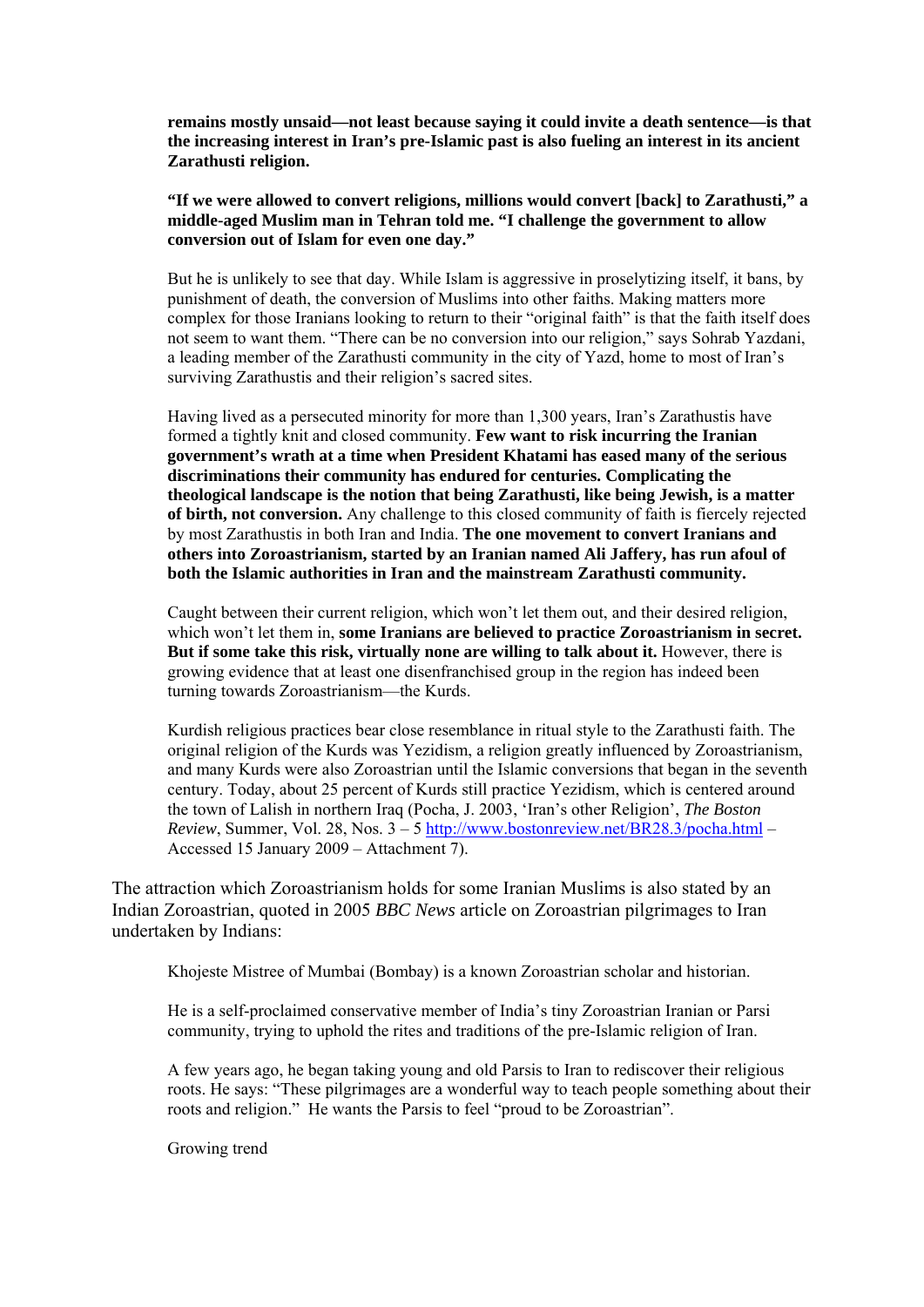The idea seems to have caught on. Every year, hundreds of Indian Parsis are going on a pilgrimage to Iran where they visit Zoroastrian holy sites. And much to Mr Mistree's satisfaction they come back as "proud Zoroastrians".

…**The call of the faithful appears to be so strong it has influenced Iranians as well.** 

**Mr Mistree says he has seen Iranian Muslims on the Zoroastrian sites "who go there to rediscover their own Iranian roots"** (Ahmed, Z. 2005, 'Zoroastrians search for their roots', *BBC News*, 19 July [http://news.bbc.co.uk/2/hi/south\\_asia/4675343.stm](http://news.bbc.co.uk/2/hi/south_asia/4675343.stm) – Accessed 29 January 2009 – Attachment 18).

A further indication of the level of interest shown by Iranians in converting to Zoroastrianism and their inability to do so is provided in a 2007 interview with Dr. Khosro Khazai, founder of the European Center for Zoroastrian Studies based in Belgium:

*What do the non-born Zoroastrians who are in touch with you expect from the born Zoroastrians? What are their expectations from one another?* 

At our center, no born Zoroastrian has become a member yet. I do not know why. The born Zoroastrians are generally very kind and sincere to us and participate in our ceremonies. A group of the born Zoroastrians in Iran has become defensive against what we say. For example, when we say the Gathas, the sublime book of Zarathushtra, is the only sacred book that has come from the Iranian culture, they say "What is Avesta then? Avesta is very dear to us. But during these times of clash of cultures, we should present only those things to the people that are acceptable to them. We should win this cultural struggle and we will do, no doubt about it!

The book of Gathas is based on the Supreme Wisdom and contains the spoken words of Zarathushtra. The Iranians who study them say "Alas that we have had this book and not been aware of it." But, in general, the born Zoroastrians throughout the world do cooperate with us.

Most of the financial contributions to our center come from the born Zoroastrians. Our achievements and completed projects are made possible with their full cooperation and we do not see ourselves separate from them. Our goals are the same. Maybe our approaches are different due to the historical events which we are all familiar with.

**We receive 500 to 600 letters a month from those who want to become Zoroastrian.** 

**They, at first, go to the centers in Tehran, Yazd and Kerman but are normally not accepted there and are not even allowed to enter the centers. They say that the born Zoroastrians do not help them to become Zoroastrian.** 

**This is understandable because of the current Iranian government policies. The government in Iran, fearful of the increasing number of the Iranian people adopting the tradition of their ancestors, has put a lot of pressure on the Zoroastrian centers not to allow Iranians become Zoroastrian.** 

…Every night of the week until 1h30 AM. I am at my computer replying to people's letters received mainly from Iran ('An Interview with Dr. Khosro Khazai: Founder of the European Center for Zoroastrian Studies' 2007, European Centre For Zoroastrian Studies website, 6 August<http://www.gatha.org/english/articles/000290.html> – Accessed 21 January 2009 – Attachment 8).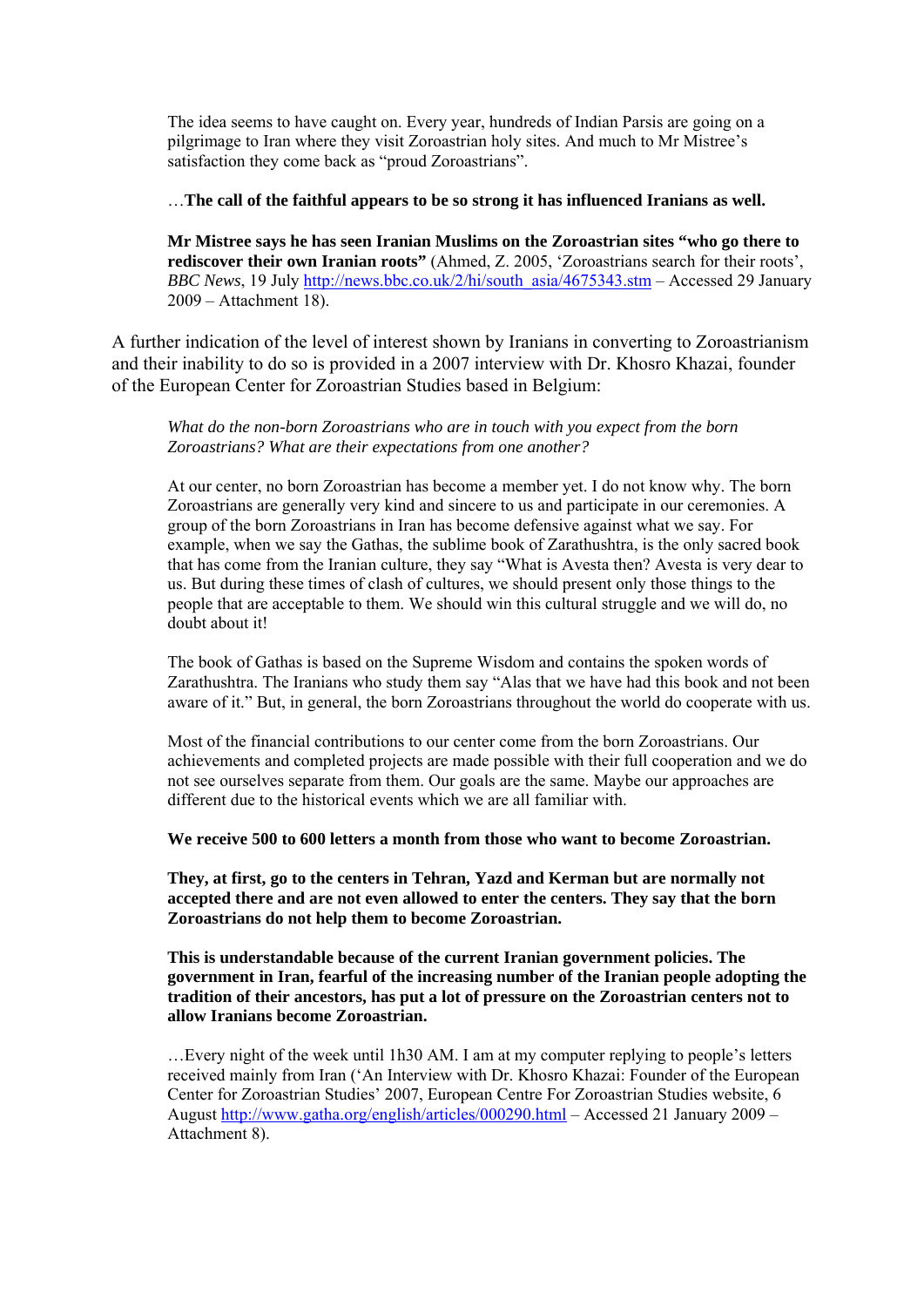Massoume Price in *Iran's diverse peoples: A Reference Sourcebook* describes both the growth in interest in Zoroastrianism in and outside Iran and the relationship between this community and the majority of Iranians:

They [Zoroastrians] do not accept converts, but since the revolution they have become very popular; many Iranians, including some Bahai's declare themselves to be Zoroastrians, and there are some unofficial organizations of the new Zoroastrians, with little connection to the old established associations…Their [Zoroastrian's] traditional symbols have become very popular among Iranians, especially the youth.

…There has been a resurgence of interest in Zoroastrianism, both in Iran and among Iranian emigrants outside the country…The Zoroastrian festivals are celebrated with zest and grandeur by almost all Iranians. Although the celebrations in Iran have evolved into defiance, outside the country they have become instruments for preserving the culture. Iranians both inside and outside Iran have began observing other occasions that traditionally were exclusive to the Zoroastrians, such as Mihregan, which celebrates the ancient deity Mihr or Mithra, and the Festival of Sadeh…Zoroastrian are different from the rest of the religious minorities. They often emphasize the fact that their connection is to the land itself and that they are the true natives of the country. Many Iranians have affinity for them…The resurgence of sympathy for the pre-Islamic Iran has made them more confident. They are subject to all restrictions imposed on non-Muslims but have fared better under the Islamic Republic than other religious minorities" (Price, M. 2005, *Iran's Diverse Peoples: A Reference Sourcebook*, ABC-CLIO, Santa Barbara, California, pp.317-318, Google Books website

[http://books.google.com.au/books?id=gzpdq679oJwC&pg=PA317&lpg=PA317&dq=zoroastrian](http://books.google.com.au/books?id=gzpdq679oJwC&pg=PA317&lpg=PA317&dq=zoroastrian+practise+OR+ceremony+OR+private+%22in+tehran+%22&source=web&ots=yA73DyZ8xj&sig=6sK5TnAq7RPD1HU0Ih9JZjVNbiQ&hl=en&sa=X&oi=book_result&resnum=3&ct=result) [+practise+OR+ceremony+OR+private+%22in+tehran+%22&source=web&ots=yA73DyZ8xj&si](http://books.google.com.au/books?id=gzpdq679oJwC&pg=PA317&lpg=PA317&dq=zoroastrian+practise+OR+ceremony+OR+private+%22in+tehran+%22&source=web&ots=yA73DyZ8xj&sig=6sK5TnAq7RPD1HU0Ih9JZjVNbiQ&hl=en&sa=X&oi=book_result&resnum=3&ct=result) [g=6sK5TnAq7RPD1HU0Ih9JZjVNbiQ&hl=en&sa=X&oi=book\\_result&resnum=3&ct=result](http://books.google.com.au/books?id=gzpdq679oJwC&pg=PA317&lpg=PA317&dq=zoroastrian+practise+OR+ceremony+OR+private+%22in+tehran+%22&source=web&ots=yA73DyZ8xj&sig=6sK5TnAq7RPD1HU0Ih9JZjVNbiQ&hl=en&sa=X&oi=book_result&resnum=3&ct=result) – Accessed 9 February 2009 – Attachment 23).

An otherwise unknown commentator to a 2008 article on Muslim converts to Christianity in Iran on the The Pulitzer Center on Crisis Reporting website, Paolo Vizzini, gives the following information on Muslim converts to Zoroastrianism and their treatment by the government:

Paolo Vizzini|Rome|2008-05-10 23:15:12.0

I'm a Catholic, but bit annoyed that everyone talks abut Christian converts and their prosecution in Iran, as no other converts exist in Iran. **I was working in Iran between 1998 and 2001 and know that few of my Iranian friends' relatives and friends were executed because of their adherent to Zoroastrian faith. Since mid 1980s many Iranians have been converting to Zoroastrianism and they were ended in prison or faced execution. Unfortunately the Zoroastrian community as they do not publicly accept conversion, as well as fear of their own survival have not publicly condemned the regime's action. The Mullahs' regime have executed many ex-Muslim converts to Zoroastrian and claimed they were drug dealers, members of MKO, or even were homosexuals.** They lost their lives just because they didn't want to a Moslem anymore! I think West should attack not only the nuclear facilities but also all the regimes military bases and centres in order to help Iranians to get rid of this oppressive regime (Vizzini, P. 2008 'Comment on article: In Iran, Covert Christian Converts Live With Secrecy and Fear – A draft Iranian law would mandate the death penalty for apostasy', The Pulitzer Center on Crisis Reporting website, 10 May <http://pulitzercenter.org/openitem.cfm?id=932> – Accessed 21 January 2009 – Attachment 19).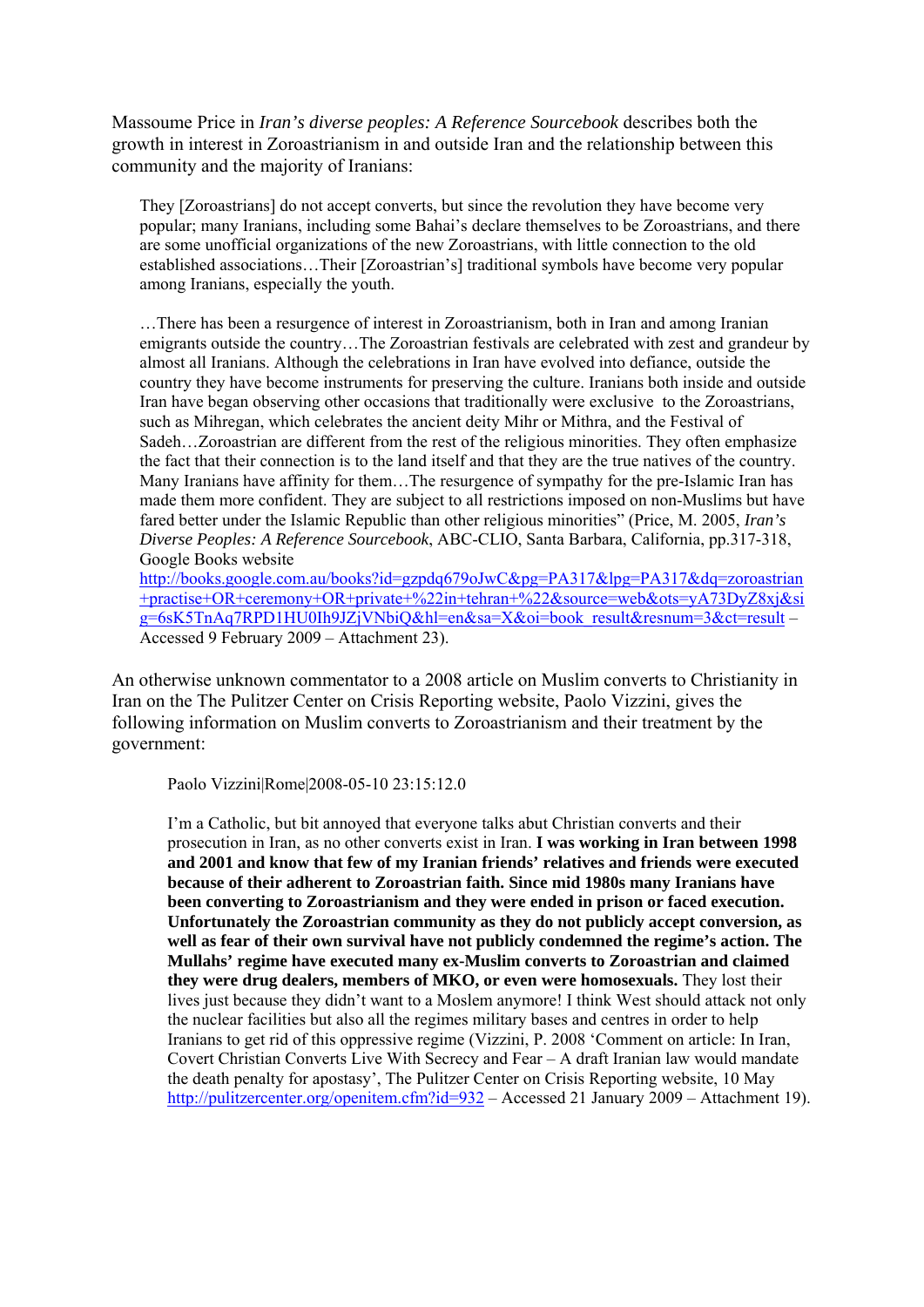## **Drafting of new law on Apostasy:**

In 2008 the Iranian parliament began considering a new law to codify *inter alia* punishments for apostasy. The 2008 Annual Report of the U.S. Commission on International Religious Freedom gives the following summary of the situation of non-Muslim minorities in Iran and the new apostasy law:

Since August 2005, the Iranian government has intensified its campaign against non-Muslim religious minorities. A consistent stream of virulent and inflammatory statements by political and religious leaders and an increase in harassment and imprisonment of, and physical attacks against, these groups indicate a renewal of the kind of oppression seen in previous years.

Ayatollah Ahmad Jannati, head of the Guardian Council, has publicly attacked non-Muslims and referred to them as ―sinful animals and ―corrupt. In November 2005, after publicly criticizing Ayatollah Jannati's remarks, the lone Zoroastrian member of the Iranian parliament was charged with the ―dissemination of false information, slander and insult by Iranian authorities, although the case never went to trial. In March 2006, the UN Special Rapporteur for Freedom of Religion or Belief confirmed that religious freedom conditions are worsening for all religious minorities in Iran, particularly Baha'is. **In early 2008, the Iranian parliament began considering a new law that would impose serious punishments, including the death penalty, on converts from Islam.**

**Although the Iranian government has in the past applied the death penalty for apostasy under Islamic law, it has not been explicitly codified. If this recently proposed penal code is passed, it would seriously endanger the lives of all converts from Islam, particularly members of the Baha'i faith, who are already considered apostates, even if they are fourth- or fifth-generation Baha'i adherents** (US Commission on International Religious Freedom 2008, *2008 Annual Report*, May [www.uscirf.gov/images/AR2008/iran.pdf](http://www.uscirf.gov/images/AR2008/iran.pdf) – Accessed 4 February 2009 – Attachment 20).

The Iran.org website, operated by the Foundation for Democracy in Iran which is a private, non-profit organization established with grants from the National Endowment for Democracy (NED) to promote democracy and human rights in Iran, also commented on the new apostasy law. According to this report, the new law would also include "an extraterritoriality provision that enables Iran to hunt down "apostates" around the world":

March 10, 2008: On the eve of sham elections, Iranian parliament hears apostasy law. The Iranian Parliament is considering legislation that would make apostasy a crime punishable by death. While similar provisions are in force through Shari'a law courts in Pakistan and Saudi Arabia, the new law if adopted will become part of Iran's penal code. **Article 5 of the proposed law institutes the death penalty for anyone who is born of Muslim who professes another religion after the age of majority and includes an extraterritoriality provision that enables Iran to hunt down "apostates" around the world.** "This proposed law goes against all human rights norms and standards, including international treaties that Iran itself has agreed to," said Bani Dugal, the principal representative of the Baha'i International Community to the United Nations. "The text uses the word Hadd, meaning that it explicitly sets death as a fixed punishment that cannot be changed, reduced or annulled," said Ms. Dugal. "In the past, the death penalty has been handed down -- and also carried out - - in apostasy cases, but it has never before been set down in law. Click here for a Persian language PDF of the draft law; here for an English translation ('On the eve of sham elections, Iranian parliament hears apostasy law' 2008, Iran.com website, 10 March <http://www.iran.org/> – Accessed 30 January 2009 – Attachment 21).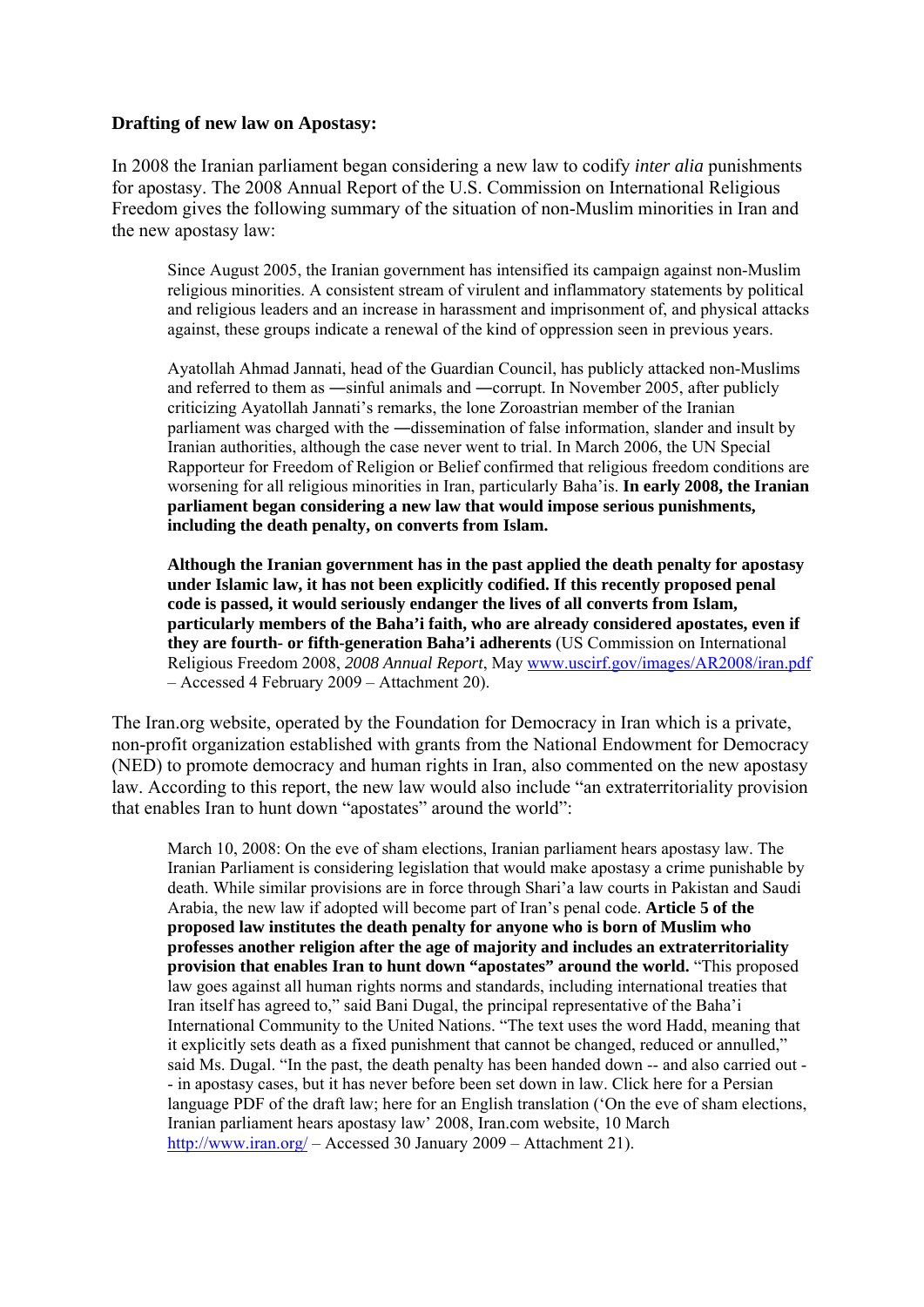The English translation referred to here is limited to several articles of the proposed new law: <http://www.iran.org/humanrights/2008-apostasy-eng.pdf>

# **Additional Information:**

A 2002 UK judicial review judgment of an Immigration Appeal Tribunal's decision involving issues of conversion to Zoroastrianism in Iran is provided in Attachment 22 (High Court Of Justice in Northern Ireland 2002, *In The Matter Of An Application By Ali Reza Razeghi For Judicial Review And In The Matter Of A Decision By The Immigration Appeal Tribunal*, Northern Ireland Court Service website, 25 November [http://www.courtsni.gov.uk/NR/rdonlyres/6C3A52E4-6815-4082-B805-](http://www.courtsni.gov.uk/NR/rdonlyres/6C3A52E4-6815-4082-B805-9F5142133C19/0/j_j_COGC3781.htm) [9F5142133C19/0/j\\_j\\_COGC3781.htm](http://www.courtsni.gov.uk/NR/rdonlyres/6C3A52E4-6815-4082-B805-9F5142133C19/0/j_j_COGC3781.htm) – Accessed 5 February 2009 – Attachment 22).

A selection on ten images showing various aspects of the Zoroastrian community is available on the *BBC News* website: 'In pictures: Zoroastrians in Iran" (undated), *BBC News*, [http://news.bbc.co.uk/2/shared/spl/hi/picture\\_gallery/05/middle\\_east\\_zoroastrians\\_in\\_iran/ht](http://news.bbc.co.uk/2/shared/spl/hi/picture_gallery/05/middle_east_zoroastrians_in_iran/html/1.stm) [ml/1.stm](http://news.bbc.co.uk/2/shared/spl/hi/picture_gallery/05/middle_east_zoroastrians_in_iran/html/1.stm).

# **List of Sources Consulted**

Internet Sources:

**Government Information & Reports**  U.S. Commission on International Religious Freedom website [www.uscirf.gov/](http://www.uscirf.gov/) **International News & Politics**  *BBC News* <http://www.bbc.co.uk/> *Time* <http://www.time.com/> *The Boston Review* [http://www.bostonreview.net](http://www.bostonreview.net/) *The New York Times* <http://query.nytimes.com/> *Washington Post* [http://www.washingtonpost.com](http://www.washingtonpost.com/) **Region Specific Links**  Iran.com website <http://www.iran.org/> **Topic Specific Links**  Avesta – Zoroastrian Archives website <http://www.avesta.org/> World Zoroastrian News Network website<http://wznn.blogfa.com/> European Centre for Zoroastrian Studies website<http://www.gatha.org/> The Restored Zarathushtrian Community website<http://www.zoroastrianism.cc/> **Search Engines**  Google search engine<http://www.google.com.au/>

Databases:

FACTIVA (news database) BACIS (DIAC Country Information database) REFINFO (IRBDC (Canada) Country Information database) ISYS (RRT Research & Information database, including Amnesty International, Human Rights Watch, US Department of State Reports) RRT Library Catalogue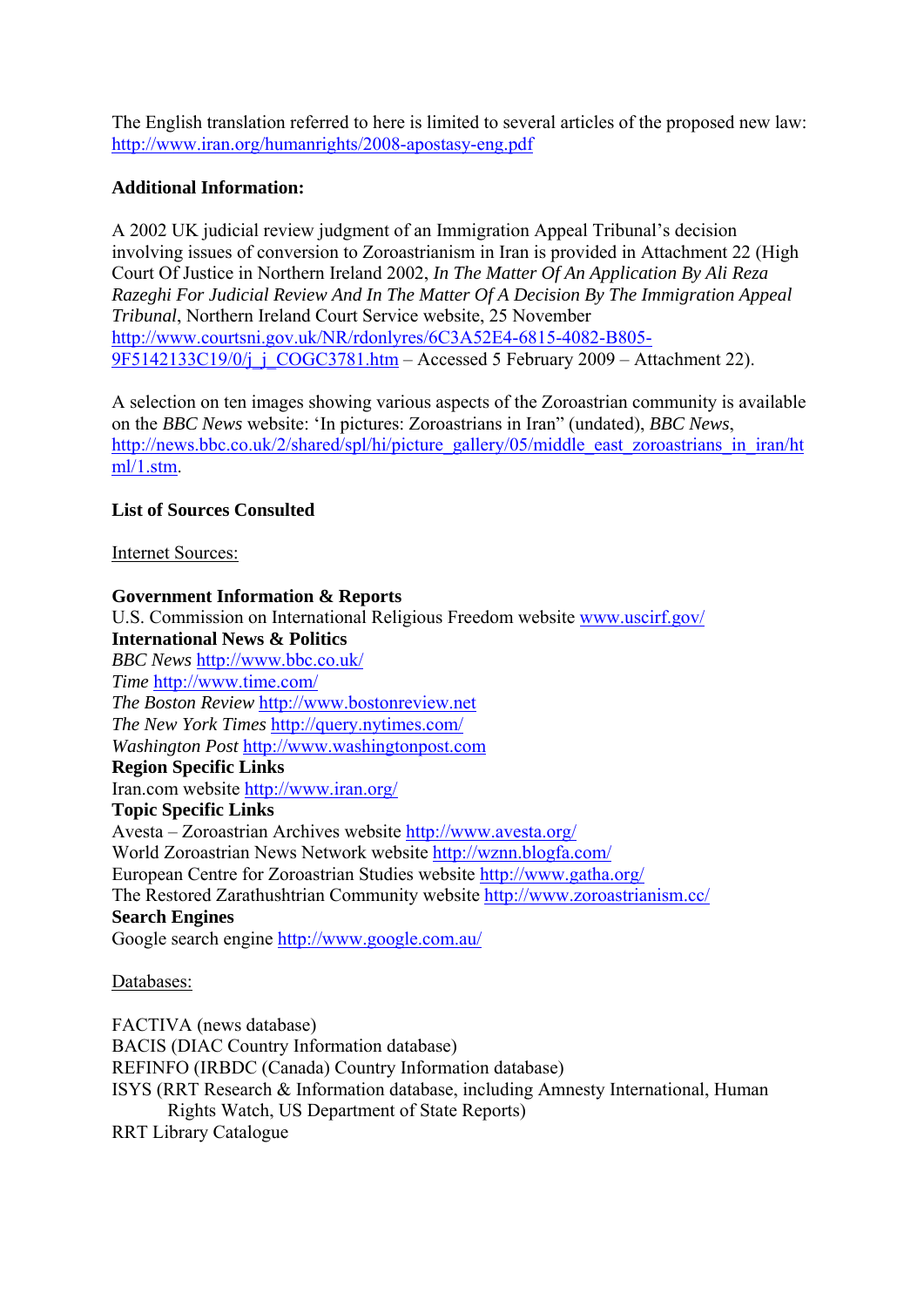# **List of Attachments**

- 1. 'Zoroastrianism at a glance' (undated), *BBC News* website <http://www.bbc.co.uk/religion/religions/zoroastrian/ataglance/glance.shtml>– Accessed 19 January 2009.
- 2. Bowker. J. ed. 2000, *Concise Oxford Dictionary of World Religions*, Oxford University Press, London. (Sydney MRT-RRT Library)
- 3. 'Frequently asked questions on Zoroastrianism and the Avesta' (undated), Avesta Zoroastrian Archives website<http://www.avesta.org/zfaq.html>– Accessed 2 February 2009.
- 4. Guzder, D. 2008, 'The Last of the Zoroastrians', *Time*, 9 December <http://www.time.com/time/world/article/0,8599,1864931,00.html> – Accessed 15 January 2009.
- 5. UK Home Office 2008, *Country of Origin Information Report Iran*, 15 August.
- 6. 'Non-Zoroastrian Iranians Can Attend Two Zoroastrian Ceremonies' 2008, World Zoroastrian News Network website, 7 October<http://wznn.blogfa.com/post-62.aspx> – Accessed 15 January 2009.
- 7. Pocha, J. 2003, 'Iran's other Religion', *The Boston Review*, Summer, Vol. 28, Nos. 3 – 5 <http://www.bostonreview.net/BR28.3/pocha.html> – Accessed 15 January 2009.
- 8. 'An Interview with Dr. Khosro Khazai: Founder of the European Center for Zoroastrian Studies' 2007, European Centre For Zoroastrian Studies website, 6 August <http://www.gatha.org/english/articles/000290.html>– Accessed 21 January 2009.
- 9. 'ZOROASTRIANISM Who fears God, does not know God Conversion in Mazdayasna' (undated), The Restored Zarathushtrian Community website [http://www.zoroastrianism.cc/conversion\\_in\\_mazdayasna.html](http://www.zoroastrianism.cc/conversion_in_mazdayasna.html) – Accessed 29 January 2009.
- 10. 'Stephen Williamson's Zarathushtrian Ceremony' 2005, EFN.org website, 29 January [http://www.efn.org/~opal/stevezphotos.html](http://www.efn.org/%7Eopal/stevezphotos.html) – Accessed 3 February 2009.
- 11. Sanasarian, E. 2000, *Religious Minorities in Iran*, Cambridge University Press, Cambridge, pp. 48-50.
- 12. 'Tehran new Fire Temple' 2008, Fravahr.org webiste, 31 December <http://www.fravahr.org/spip.php?article399>– Accessed 5 February 2009.
- 13. York, G. 2000, 'Living precariously in Islamic Iran One of the world's oldest faiths is losing its adherents in the land of its birth', *The Globe and Mail*, 11 March. (FACTIVA)
- 14. Goodstein, L. 2006, 'Zoroastrians Keep the Faith, and Keep Dwindling', *The New York Times*, 6 September